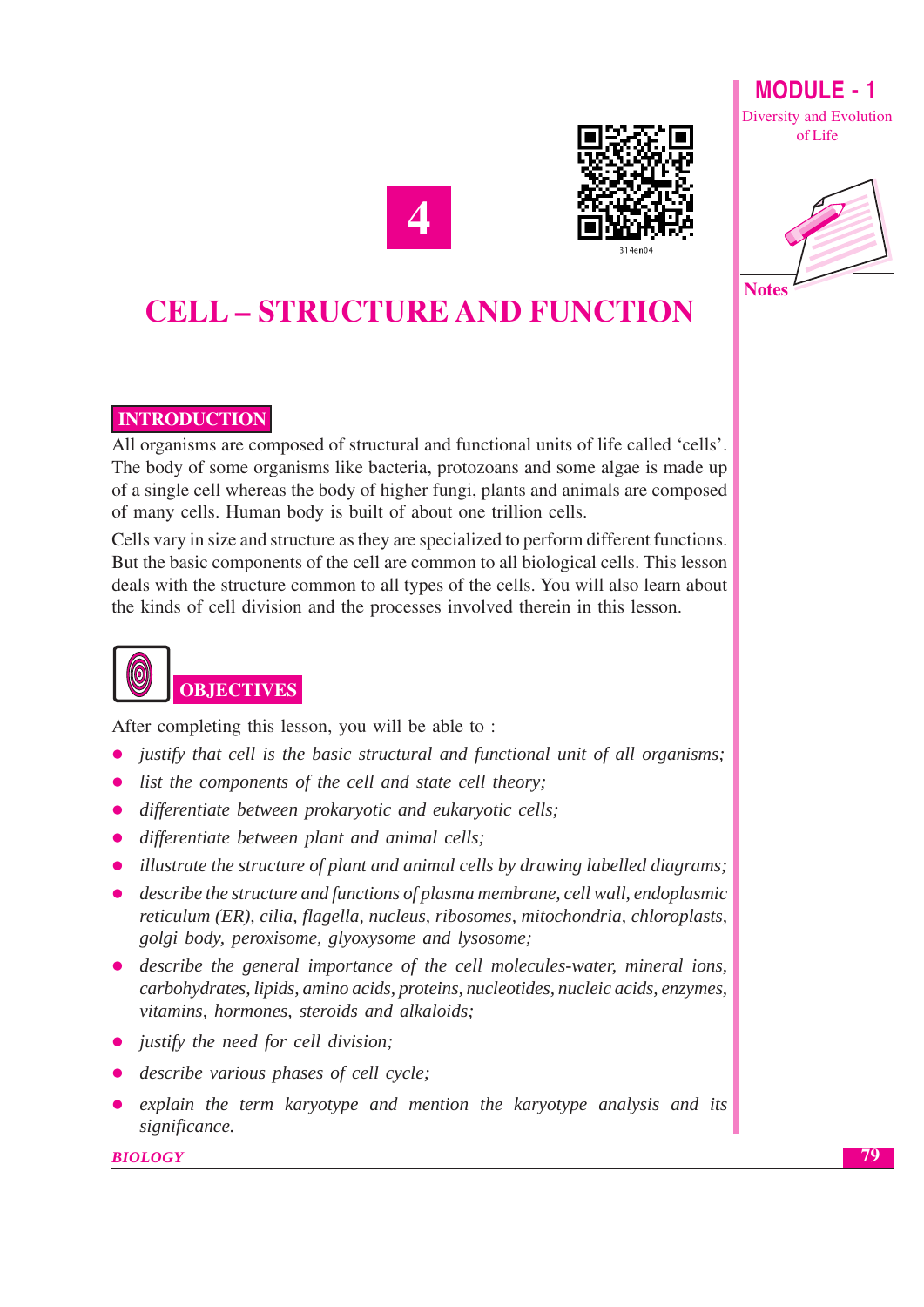ofLife



**Notes** 

#### 4.1 THE CELL AND CELL THEORY

#### 4.1.1 Landmarks in the study of a cell

Soon after Anton Van Leeuwenhoek invented the microscope, Robert Hooke in 1665 observed a piece of cork under the microscope and found it to be made of small compartments which he called "cells" (Latin cell = small room). In 1672, Leeuwenhoek observed bacteria, sperms and red blood corpuscles, all of which were cells. Much later, in 1831, Robert Brown, an Englishman observed that all cells had a centrally positioned body which he termed the **nucleus**.

#### 4.1.2 The cell theory

In 1838 M.J. Schleiden and Theodore Schwann formulated the "cell theory." Which maintains that:

- all organisms are composed of cells.
- cell is the structural and functional unit of life, and
- cells arise from pre-existing cells.

The cells vary considerably, in shapes and sizes (Fig.4.1). Nerve cells of animals have long extensions. They can be several centimeter in length. Muscle cells are elongated in shape. Egg of the ostrich is the largest cell (75 mm). Some plant cells have thick walls. There is also wide variation in the number of cells in different organisms.

#### 4.1.3 The Cell

A cell may be defined as a unit of **protoplasm** bound by a plasma or cell membrane and possessing a nucleus. Protoplasm is the life giving substance and includes the cytoplasm and the nucleus. The cytoplasm has in it **organelles** such as ribosomes, mitochondria, golgi bodies, plastids, lysosomes and endoplasmic reticulum. Plant cells have in their cytoplasm, large vacuoles containing non-living inclusions like crystals, and pigments. The bacteria have neither defined cell organelles nor a well formed nucleus. But every cell has three major components:

- plasma membrane
- cytoplasm
- DNA (naked in bacteria) and enclosed by a nuclear membrane in all other  $\bullet$ organisms

#### Two basic types of cells

Cytologists recognize two basic types of cells (Fig. 4.1). Their differences have been tabulated below in Table 4.1. Organisms which do not possess a well formed nucleus are **prokaryotes** such as the bacteria. All others possess a well defined nucleus, covered by a nuclear membrane. They are **eukaryotes**.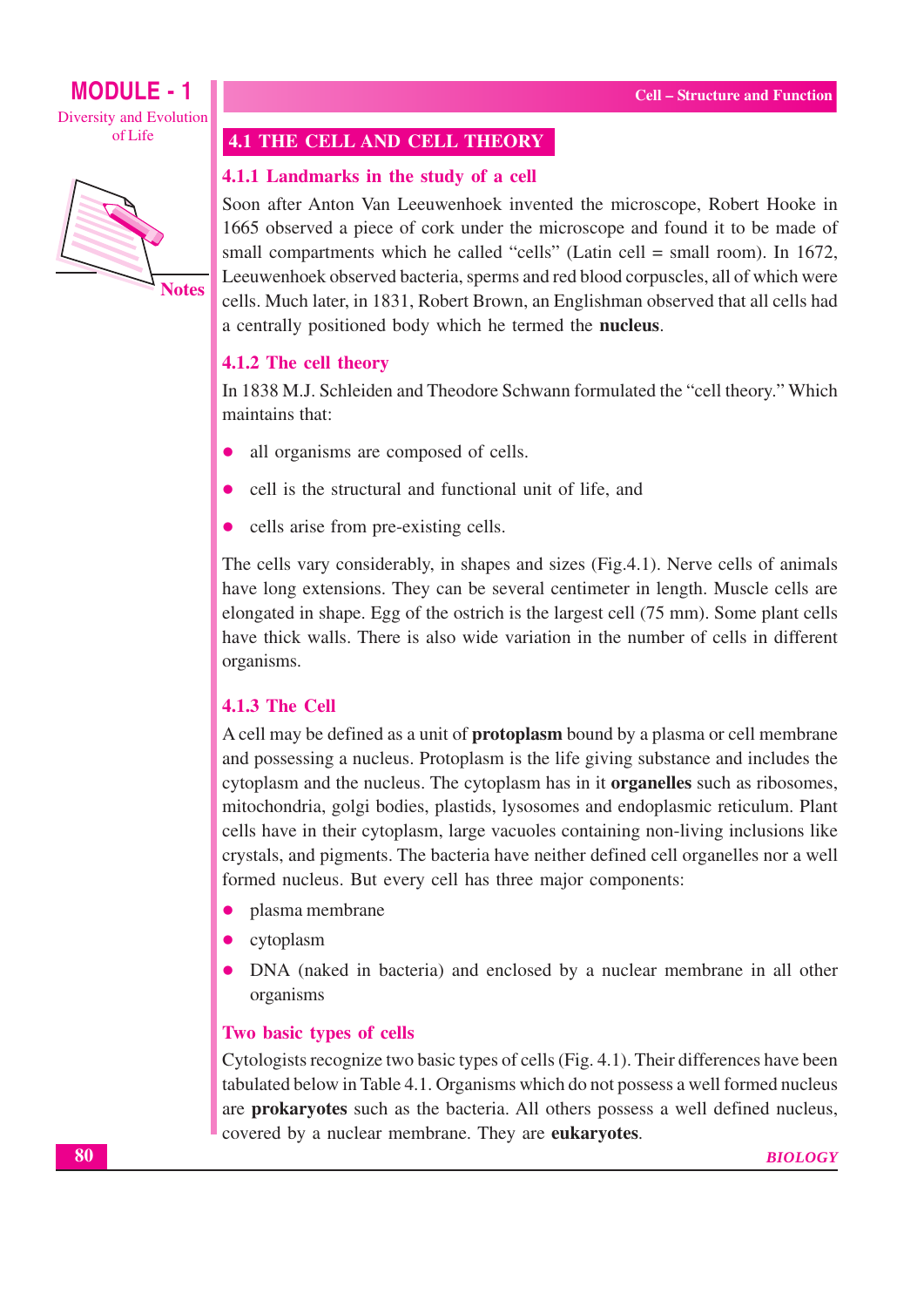#### **MODULE - 1** Diversity and Evolution of Life

#### Table 4.1 Differences between Eukaryotic and Prokaryotic cells

|    | <b>Eukaryotic cell</b> (eu = true, karyon = nucleus)                                                                                                                           | <b>Prokaryotic cell</b> (Pro = early/primitive) |                                                                                                                                                                   |  |  |  |  |  |  |
|----|--------------------------------------------------------------------------------------------------------------------------------------------------------------------------------|-------------------------------------------------|-------------------------------------------------------------------------------------------------------------------------------------------------------------------|--|--|--|--|--|--|
| 1. | Nucleus distinct, with well formed<br>nuclear membrane.                                                                                                                        |                                                 | 1. Nucleus not distinct, it is in the form<br>of a nuclear zone 'nucleoid'. Nuclear<br>membrane absent.                                                           |  |  |  |  |  |  |
| 2. | Double-membraned cell organelles<br>(Chloroplasts, mitochondria, nucleus)<br>and single membraned (Golgi apparatus,<br>lysosomes, vacuole, endoplasm reticulum)<br>are present | 2.                                              | Single-membraned cell bodies like<br>mesosomes present. Endoplasmic<br>reticulum, plastids, nitochondria<br>microbodies like lysosomes, and<br>Golgi body absent. |  |  |  |  |  |  |
|    | 3. Ribosomes - 80 S                                                                                                                                                            |                                                 | 3. Ribosomes - 70 S                                                                                                                                               |  |  |  |  |  |  |
|    | 4. Distinct compartments in the cell<br>i.e. the cytoplasm and the nucleus                                                                                                     |                                                 | 4. No compartments.                                                                                                                                               |  |  |  |  |  |  |
| 5. | Depending upon the species number of<br>chromosomes per nucleus varies from<br>two to many.                                                                                    | 5.                                              | There is only one chromosome per cell.                                                                                                                            |  |  |  |  |  |  |
|    | 6. Each chromosome is linear with its two<br>ends free.                                                                                                                        | 6.                                              | The chromosome is circular and remains<br>attached to cell membrane at one point.                                                                                 |  |  |  |  |  |  |
| 7. | Each chromosome has one linear double-<br>stranded DNA complexed with histones                                                                                                 | 7.                                              | The chromosome has single double-stranded<br>circular DNA molecule and is not associated<br>with histones.                                                        |  |  |  |  |  |  |
| 8. | Each chromosome has one centromere<br>that divides a chromosome into two<br>arms. However, if the centromere is<br>terminal, the chromosome would have<br>only one arm         | 8.                                              | The chromosome lacks a centromere.                                                                                                                                |  |  |  |  |  |  |
|    |                                                                                                                                                                                |                                                 |                                                                                                                                                                   |  |  |  |  |  |  |
|    | Fig. 4.1a Eukaryotic Cell<br>(As seen in an electron micrograph.)                                                                                                              |                                                 | Fig. 4.1b Prokaryotic Cell                                                                                                                                        |  |  |  |  |  |  |
|    | <b>Svedberg unit</b>                                                                                                                                                           |                                                 |                                                                                                                                                                   |  |  |  |  |  |  |

When the cell is fractionated or broken down into its components by rotating in an ultracentrifuge at different speeds the ribosomes of eukaryotic and prokaryotic cells sediment (settle down) at different speeds. The coefficient of sedimentation is represented in Svedberg unit and is depicted as S.

The plant cell and the animal cell also differ in several respects as given in Table 4.2 and shown in Fig. 4.2.

**BIOLOGY**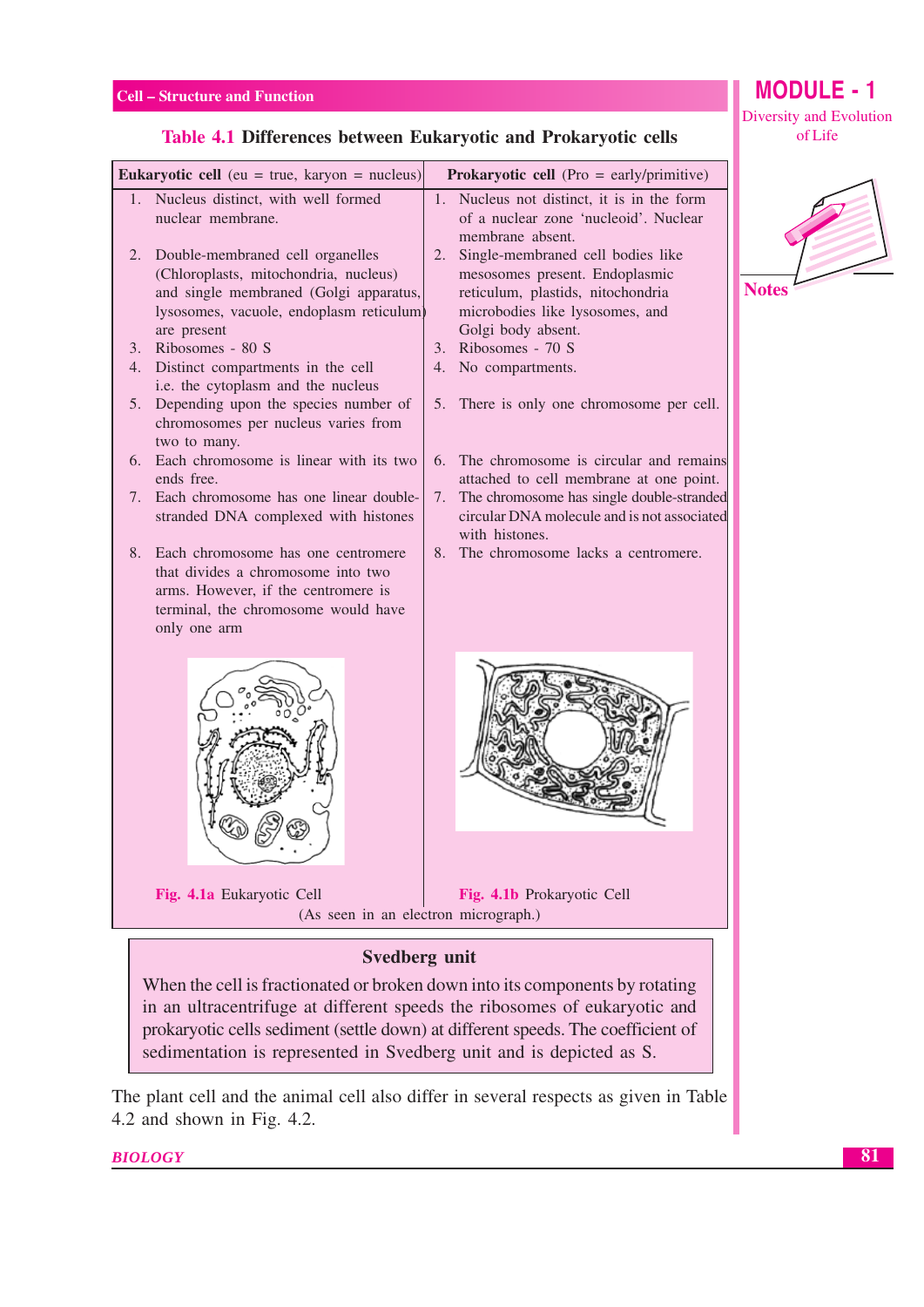

Table: 4.2 Differences between plant cell and animal cell

It is flexible and can fold in (as in food vacuoles of *Amoeba*) or fold out (as in the formation of pseudopodia of Amoeba)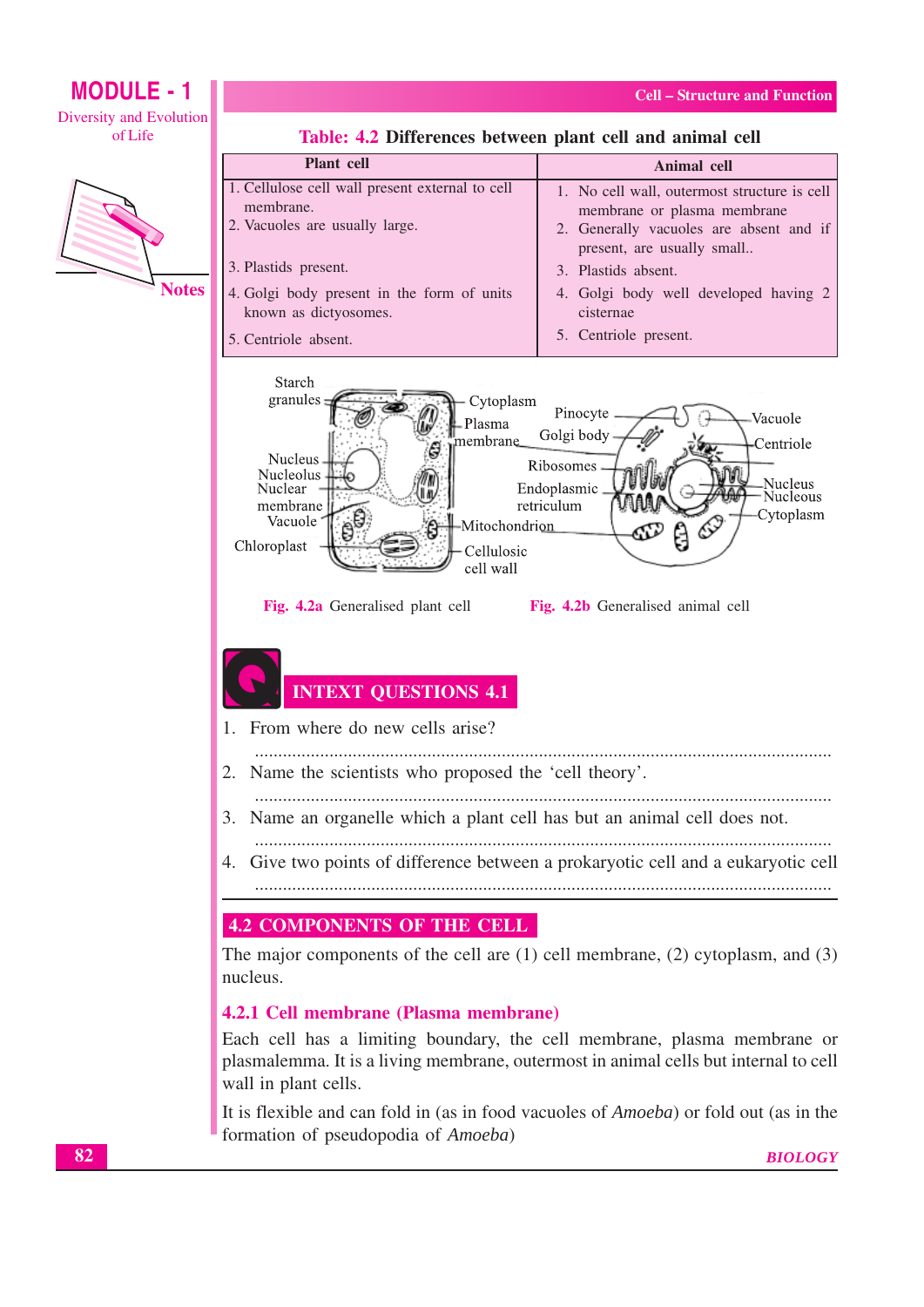The plasma membrane is made of proteins and lipids and several models were proposed regarding the arrangement of proteins and lipids. The fluid mosaic model proposed by Singer and Nicholson (1972) is widely accepted. It is represented in Fig 4.3.

According to the fluid mosaic model,

- $(i)$ The plasma membrane is composed of a lipid bilayer of phospholipid molecules into which a variety of globular proteins are embedded.
- (ii) Each phospholipid molecule has two ends, an outer head hydrophilic i.e. water attracting, and the inner tail pointing centrally hydrophobic, i.e. water repelling
- (iii) The protein molecules are arranged in two different ways:
	- $(a)$ Peripheral proteins or extrinsic proteins: these proteins are present on the outer and inner surfaces of lipid bilayer.
	- (b) Integral proteins or intrinsic proteins: These proteins penetrate the lipid bilayer partially or wholly.



Fig. 4.3 The fluid mosaic model of cell membrane.

#### **Functions**

- (i) The plasma membrane encloses the cell contents.
- (ii) It provides cell shape (in animal cells) e.g. the characteristic shape of red blood cells, nerve cells, and bone cells.
- (iii) It allows transport of certain substances into and out of the cell but not all substances so much it is termed 'selectively permeable'.

#### Transport of small molecules (such as glucose, amino acids, water, mineral ions  $etc).$

Small molecules can be transported across the plasma membrane by any one of the following three methods:

- Diffusion: molecules of substances move from their region of higher  $(i)$ concentration to the regions of lower concentration. This does not require energy. Example : absorption of glucose in a cell.
- (ii) **Osmosis:** movement of water molecules from the region of their higher concentration to the region of their lower concentration through a semipermeable

**BIOLOGY** 

**MODULE - 1 Diversity and Evolution** of Life



83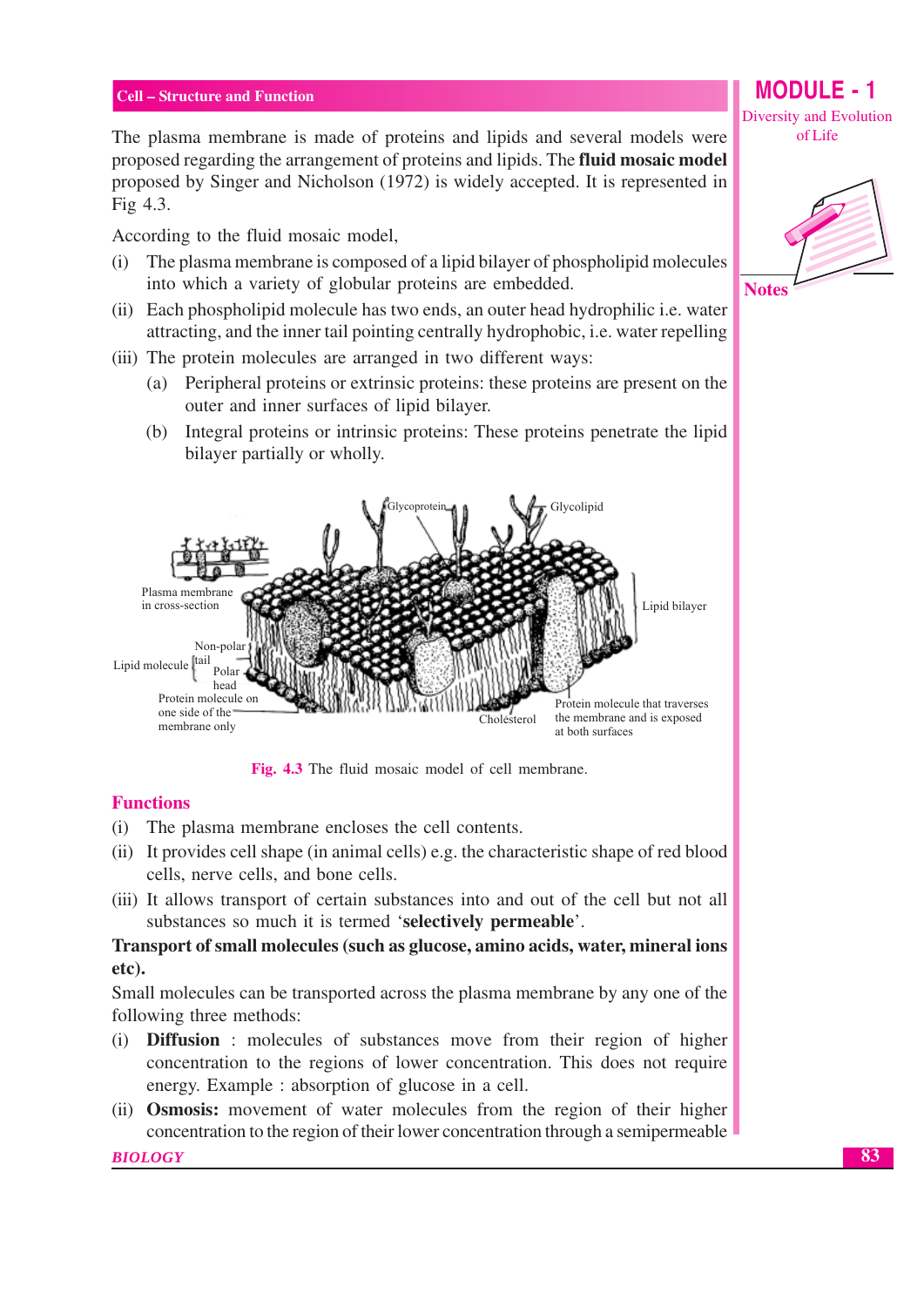

**Notes** 

membrane. There is no expenditure of energy in osmosis. This kind of movement is along concentration gradient.

(iii) Active Transport: When the direction of movement of a certain molecule is opposite to that of diffusion i.e. from region of their lower concentration towards the region of their higher concentration, it would require an "active" effort" by the cell for which energy is needed. This energy is provided by ATP (adenosine triphosphate). The active transport may also be through a carrier molecule.

#### **Transport of large molecules (bulk transport)**

During bulk transport the membrane changes its form and shape. It occurs in two ways:

(i) endocytosis (taking the substance in)

(ii) exocytosis (passing the substance out)

Endocytosis is of two types :

#### **Endocytosis**

| <b>Phagocytosis</b>                                                                                                   | <b>Pinocytosis</b>                                                                              |
|-----------------------------------------------------------------------------------------------------------------------|-------------------------------------------------------------------------------------------------|
| 1. intake of solid particles                                                                                          | 1. intake of fluid droplets                                                                     |
| membrane folds out going round the<br>2.<br>particle, forming a cavity and thus<br>engulfing the particle (Fig. 4.4a) | 2. membrane folds in and forms<br>a cup-like structure and sucks<br>in the droplets (Fig. 4.4b) |





Cell membrane regulates movement of substance into and out of the cell. If the cell membrane fails to function normally, the cell dies.

#### **Cell wall**

In bacteria and plant cells the outermost cell cover, present outside the plasma membrane is the cell wall about which we shall study now.

Bacterial cell wall is made up of peptidoglycan. Given below is the structure and function of the plant cell wall.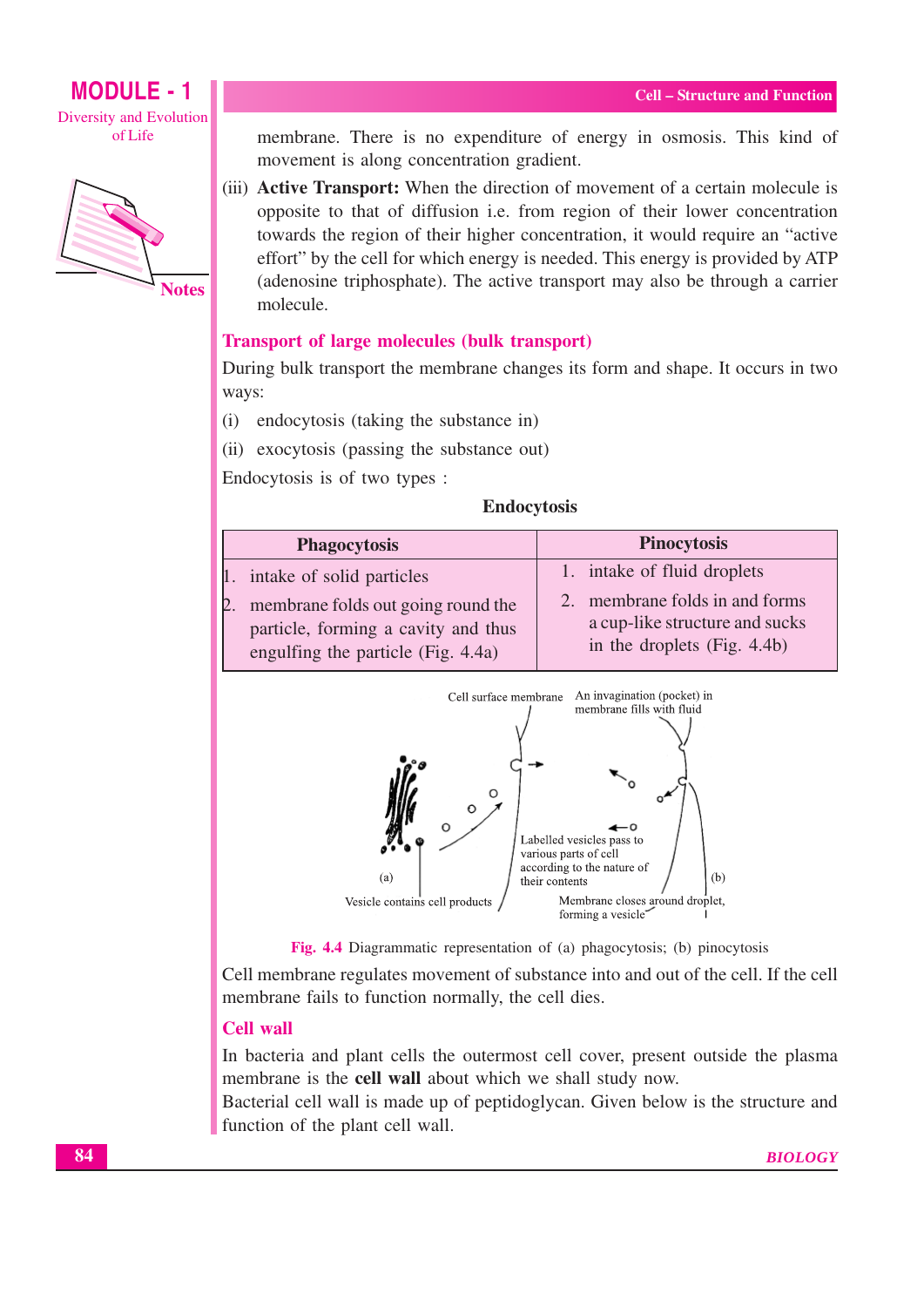#### (a) Structure

- Outermost non-living layer present in all plant cells.
- Secreted by the cell itself.
- In most plants, it is chiefly made up of cellulose but may also contain other chemical substances such as pectin and lignin.
- The substance constituting the cell wall is not simply homogeneous but it consists of fine threads or fibres called microfibrils.
- It may be thin (1 micron) and transparent as in the cells of onion peel. In some cases it is very thick as in the cells of wood.

#### (b) Functions

- The cell wall protects the delicate inner parts of the cell.
- Being rigid, it gives shape to the cell.
- As it is rigid, it does not allow distension of the cell, thus leading to turgidity of the cell that is useful in many ways
- It freely allows the passage of water and other chemicals into and out of the cells
- There are breaks in the primary wall of the adjacent cells through which cytoplasm of one cell remains connected with the other. These cytoplasmic strands which connect one cell to the other one are known as **plasmodesmata**.
- Walls of two adjacent cells are firmly joined by a cementing material called middle lamella made of calcium pectinate.

## **INTEXT QUESTIONS 4.2**

- 1. Define diffusion and osmosis.
- 2. What does active transport mean?

3. Give one point of difference between phagocytosis and pinocytosis.

- 4. Match the following :
	- (i) hydrophilic end
	- (ii) microfibrils
	-
	- (iii) fluid-mosaic model
	- (iv) hydrophobic end
	- $(v)$  pinocytosis

(c) fluid droplets

(a) cell wall

(d) outer ends of lipids

(b) inner ends of lipids

- (e) Nicholson and Singer
- 5. Give two functions of the plant cell wall.

#### **BIOLOGY**

85

**MODULE - 1** 

Diversity and Evolution of Life

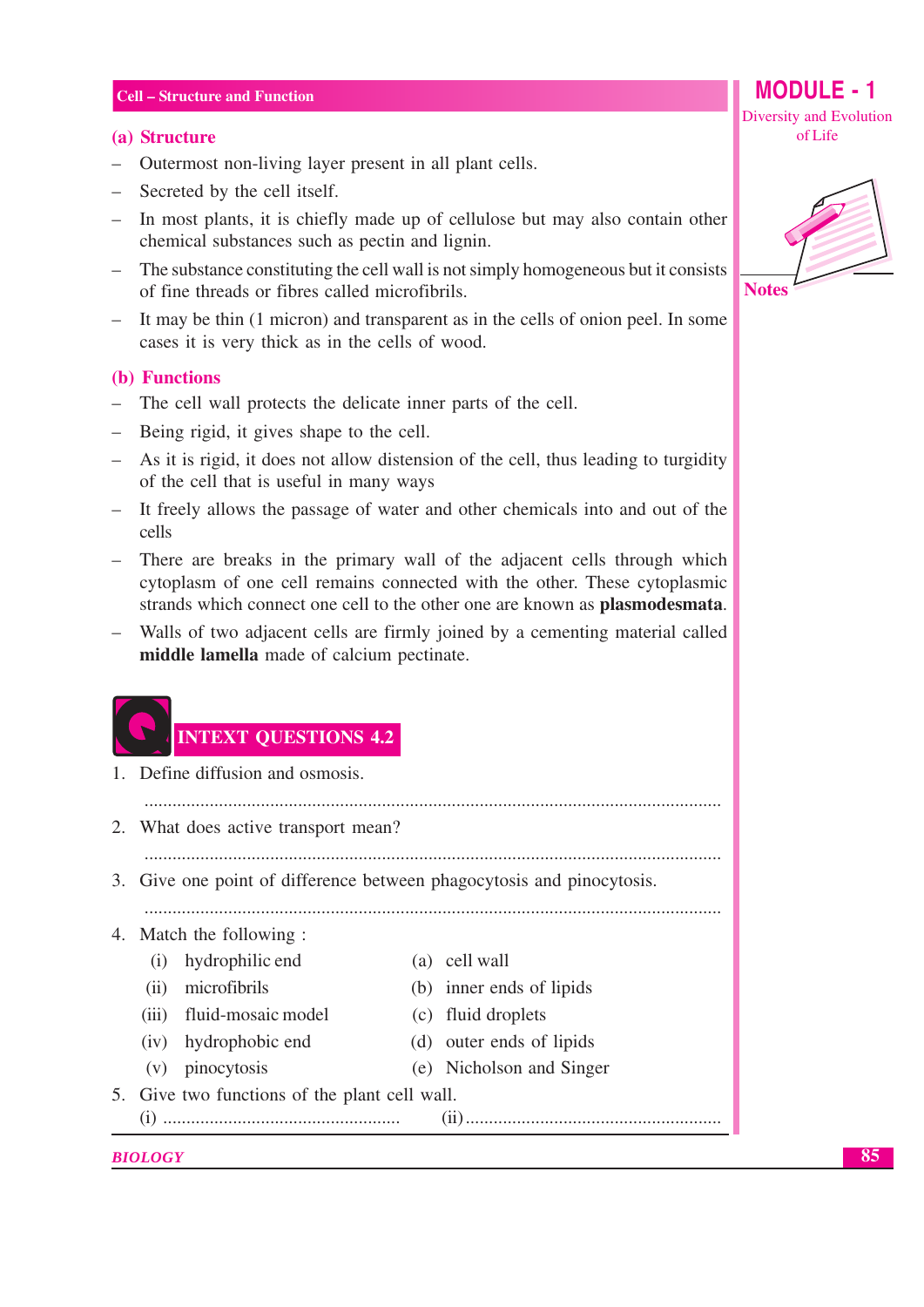## **MODULE - 1**

Diversity and Evolution ofLife



## **4.3 THE CYTOPLASM AND THE CELL ORGANELLES**

The cytoplasm contains many cell organelles of which we shall learn about :

- 1. those that trap and release energy e.g. mitochondria and chloroplasts;
- 2. those that are secretory or involved in synthesis and transport e.g. Golgi, ribosomes and endoplasmic reticulum
- 3. the organelles for motilily cilia and flagella
- 4. the suicidal bags i.e. lysosomes
- 5. the nucleus which controls all activities of the cell, and carries the hereditary material

#### 4.3.1 Mitochondria and chloroplast - the energy transformers

Mitochondria (found in plant and animal cells) are the energy releasers and the chloroplasts (found only in green plant cells) are the energy trappers.

#### Mitochondria (Singular = mitochondrion)

Appear as tiny thread like structures under light microscope. Approximately 0.5 -1.00 um (micrometer)

Number usually a few hundred to a few thousand per cell (smallest number is just one as in an alga, Micromonas.

**Structure:** The general plan of the internal structure of a mitochondrion observed by means of electron microscope is shown in Fig. 4.5. Note the following parts.



#### Fig. 4.5 Structure of a mitochondrion

- Wall made up of double membrane
- The inner membrane is folded inside to form projections called 'cristae' which project into the inner compartment called the 'matrix'.

Function : Oxidises pyruvic acid (breakdown product of glucose) to release energy which gets stored in the from of ATP for ready use. This process is also called cellular respiration. That is why mitochondria are called the 'power house' of a cell. **BIOLOGY**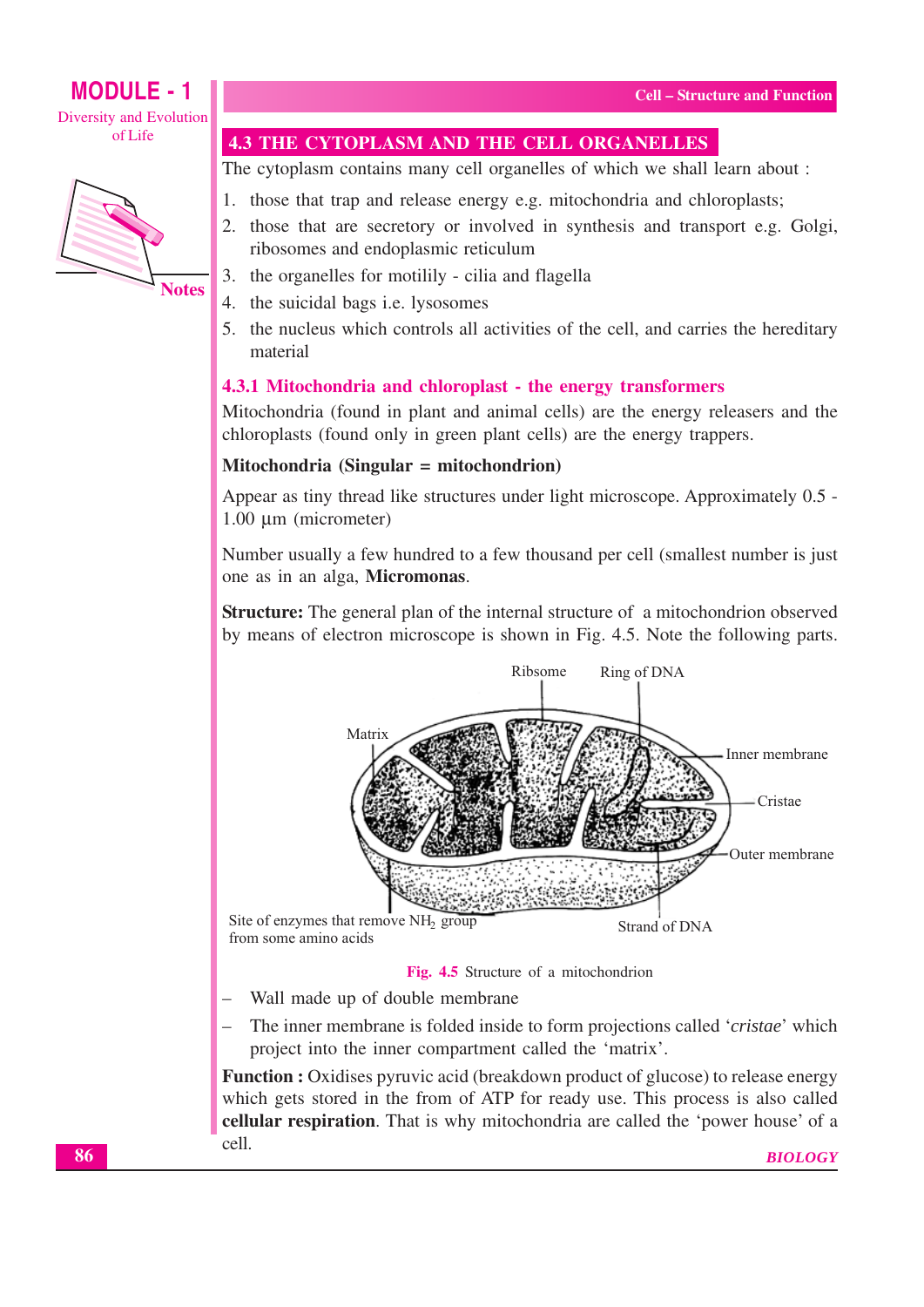A highly simplified flow-chart of the fate of glucose to release energy is shown below:

| In cytoplasm.      | Broken into two  | In mitochondria              |
|--------------------|------------------|------------------------------|
| glucose enters     | Pyruvic acid     | Acetyl-Co-A is               |
| cells (containing) | molecules        | Oxidised into                |
| 6 atoms of         | (containing 3)   | $CO2$ , H <sub>2</sub> O and |
| carbon)            | atoms of carbon) | <b>ATP</b>                   |

#### **Plastids**

Plastids are found only in a plant cell. These may be colourless or coloured. Based on this fact, there are three types of plastids.

- (i) Leucoplast white or colourless
- (ii) Chromoplast blue, red, yellow etc.
- $(iii)$  Chloroplast green

#### **4.3.2 Chloroplast**

- Found in all green plant cells in the cytoplasm.
- Number 1 to 1008 (how so definite)
- Shape: Usually disc-shaped or laminate as in most plants around you. In some ribbon - shaped as in an alga Spirogyra or cup-shaped as in another alga Chlamydomonas.
- Structure: the general plan of the structure of a single chloroplast has been shown in Fig. 4.6.



Fig. 4.6 Structure of a single chloroplast

Note the following parts :

- Wall made up of double membrane *i.e.* outer membrane and inner membrane numerous stack-like (piles) groups or *grana* (singular = granum) are interconnected by *lamellae*.
- Sac-like structures called thylakoids placed one above the other constitute a granum.

**BIOLOGY** 

#### **MODULE - 1 Diversity and Evolution** of Life



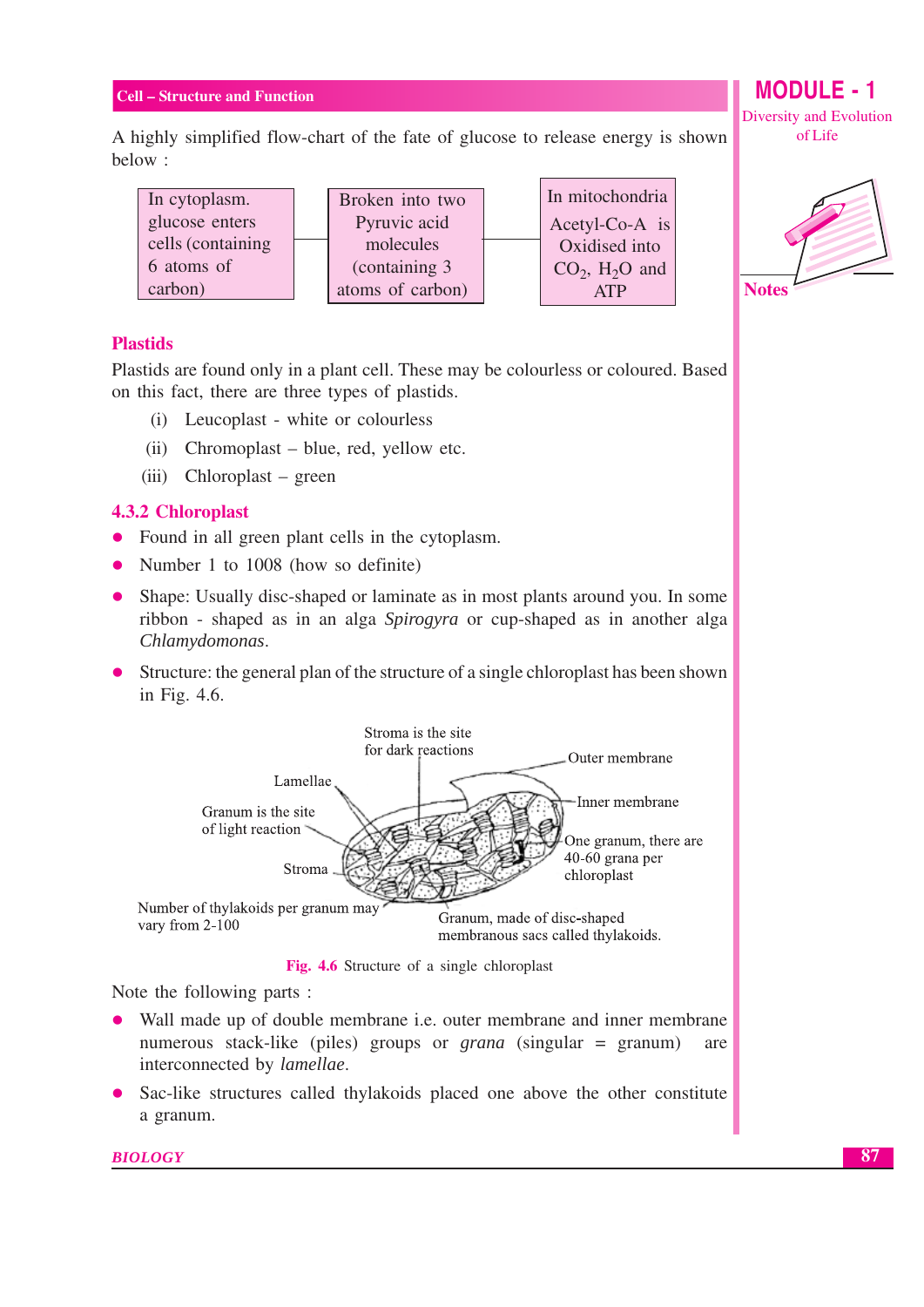

- Inside of the chloroplast is filled with a fluid medium called stroma.
- Function: chloroplasts are the site of photosynthesis (production of sugar, from carbon dioxide and water in the presence of sunlight).

#### Chloroplast versus mitochondria

Can you now visualize how these two organelles are opposite to each other, one traps the solar energy locking it in a complex molecule (by photosynthesis), the other releases the energy by breaking the complex molecule (by respiration).

Similarities between mitochondria and chloroplasts : both contain their own DNA (the genetic material) as well as their own RNA (for protein synthesis). Thus, they can self-duplicate to produce more of their own kind without the help of nucleus

Thought the chloroplasts and mitochondria contain their own DNA the hereditary molecule and also their own ribosomes, they are termed as semi-autonomous only because they are incapable of independent existence outside the cytoplasm for a long time. Since most of their proteins are synthesised with the help of the nuclear DNA.

## **INTEXT QUESTIONS 4.3**

- 1. What is a cell organelle?
- 2. Name the chemical which provides energy trapped in its bonds to the cell. 3. Which part of the chloroplasts is the site of light reaction? 4. Name the sac like-structure which form the grana? 5. Why is mitochondrion called the "power house" of the cell? 6. Which organelle contains enzymes for cellular respiration? 7. State two similarities between mitochondria and chloroplasts. 8. Which plastid imparts colour to flower petals? 9. Which plastid is green in colour? 10. Why are mitochondria and chloroplast called semi-autonomous?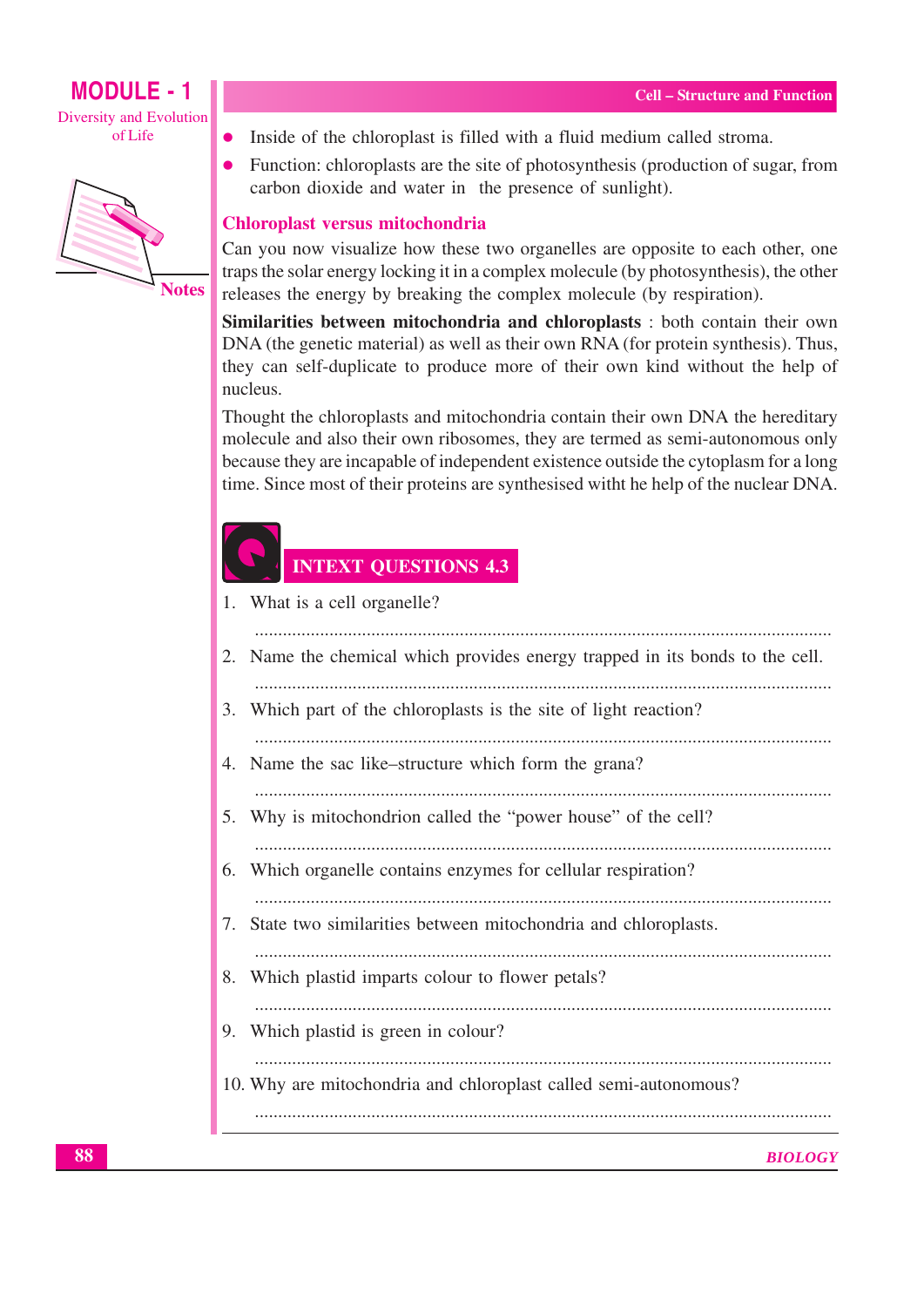#### 4.3.3 Endoplasmic reticulum (ER), golgi body and ribosomes

The Endoplasmic reticulum (ER) and Golgi body are single membrane bound structures. The membrane has the same structure (lipid-protein) as the plasma membrane but ribosomes do not have membranes. Ribosomes are involved in synthesis of proteins in the cell, Golgi bodies in secreting and the ER in transporting and storing the products. These three organelles operate together.

Fig. 4.7 and Fig. 4.8 show the diagram of ER and Golgi body as seen under an electron microscope. Note the ribosomes present in the ER.





Fig. 4.7 Golgi body

Fig. 4.8 Endoplasmic reticulum

| Endoplasmic reticulum (ER)                                                                                                                                                                                                                                                                                                                                                         | Golgi body                                                                                                                                                                                                                                | <b>Ribosomes</b>                                                                                                                                                                                                                            |  |  |
|------------------------------------------------------------------------------------------------------------------------------------------------------------------------------------------------------------------------------------------------------------------------------------------------------------------------------------------------------------------------------------|-------------------------------------------------------------------------------------------------------------------------------------------------------------------------------------------------------------------------------------------|---------------------------------------------------------------------------------------------------------------------------------------------------------------------------------------------------------------------------------------------|--|--|
| <b>Structure</b><br>A network of membranes with Is a stack of membranous sacs<br>thickness between 50 - $60A^{\circ}$ . It is of of the same thickness as ER.<br>two types- rough endoplasmic Exhibit great diversity in size<br>reticulum (RER) i.e. when ribosomes and shape.<br>are attached to it and Smooth<br>endo-plasmic reticulum (SER) when<br>no ribosomes are present. |                                                                                                                                                                                                                                           | Spherical about 150 - 250<br>Å in diameter, made up of<br>large molecules of RNA<br>and proteins (ribonucleo<br>proteins)                                                                                                                   |  |  |
| Distributed hroughout the cytoplasm   In animal cells present around<br>and is in contact with the cell<br>membrane as well as the nuclear<br>membrane.<br><b>Function</b>                                                                                                                                                                                                         | the nucleus, 3 to 7 in number.<br>In plant cells, many in number<br>of and present scattered<br>throughout the cell called<br>dictyosomes.                                                                                                | Present either as free<br>particles in cytoplasm or<br>attached to ER. Also found<br>stored in nucleolus inside<br>the nucleus. 80S types<br>found in eukaryotes and<br>70S in prokaryotes (S-<br>svedberg unit of<br>measuring ribosomes). |  |  |
| Provides internal framework,<br>compartment and reaction surfaces,<br>transports enzymes and other<br>materials through out the cell. RER is<br>the site for protein synthesis and SER<br>for steroid<br>synthesis,<br>stores<br>carbohydrates.                                                                                                                                    | Synthesis and secretion as<br>enzymes, participates in<br>transformation of membranes<br>to give rise to other membrane<br>structure such as lysosome,<br>acrosome, and dictyosomes,<br>synthesize wall element like<br>pectin, mucilage. | Site for protein synthesis.                                                                                                                                                                                                                 |  |  |

**BIOLOGY** 

**MODULE - 1 Diversity and Evolution** of Life

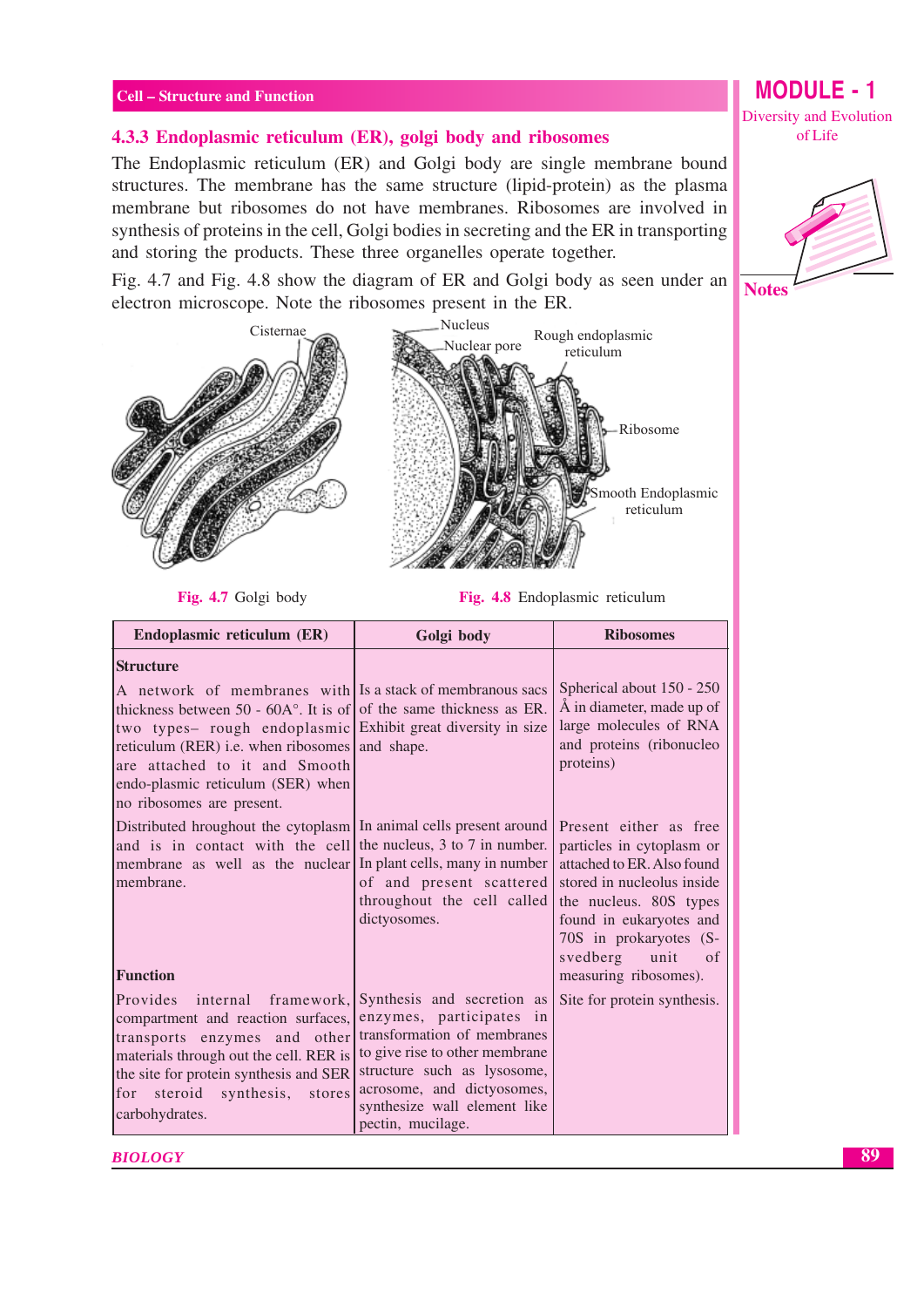

## **INTEXT QUESTIONS 4.4**

1. Given below is a list of functions, relate them to their respective organelles:

- $(a)$
- synthesis of steroids  $(b)$
- $(c)$ storage of carbohydrates
- Intracellular transport  $(d)$
- (e) Synthesis of proteins
- 2. Name the equivalent structure of Golgi body in plants. Mention two differences between their structures.
	- $(i)$
- 3. Mention any two advantages of the extensive network of endoplasmic reticulum.
	-
- 4. What are the three places where ribosomes occur in a cell?
	-
- 5. Name the membrane system that connects the nuclear membrane with the cell membrane?

#### 4.3.4 The microbodies (tiny but important)

These are small sac-like structures bounded by the single membranes. These are of different kinds of which we will take up three, viz. lysosomes, peroxisomes and glyoxysomes.

#### 1. Lysosomes (lysis = breaking down: soma = body)

Lysosomes are present in almost all animal cells and some non-green plant cells (Fig 4.9). They perform intracellular digestion.



Fig. 4.9 Lysosomes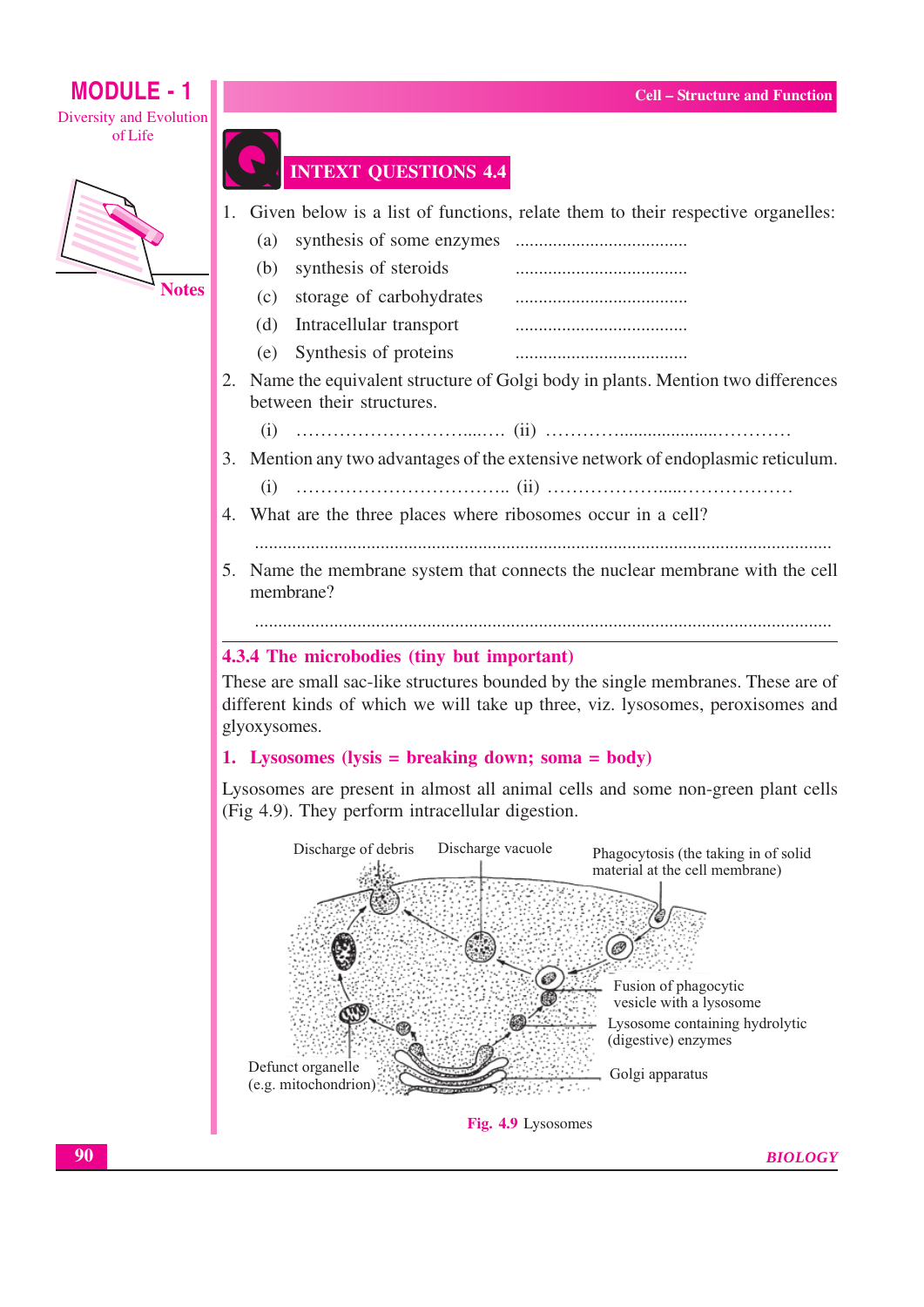The main features of lysosomes are as follows:

- (i) Membranous sacs budded off from Golgi body.
- (ii) May be in hundreds in a single cell.
- (iii) Contain several enzymes (about 40 in number)
- (iv) Materials to be acted upon by enzymes enter the lysosomes.
- (v) Lysosomes are called "suicidal bags" as enzymes contained in them can digest the cell's own material when damaged or dead.

#### Importance of intracellular digestion by the lysosomes

- (i) help in nutrition of the cell by digesting food, as they are rich in various hydrolysing enzymes which enable them to digest almost all major chemical constituents of the living cell.
- (ii) Help in defence by digesting germs, as in white blood cells.
- (iii) Help in cleaning up the cell by digesting damaged material of the cell.
- (iv) Provide energy during cell starvation by digestion of the own parts of the cells (autophagic, auto: self; phagos: eat up).
- (v) Help sperm cells in entering the egg by breaking through (digesting) the egg membrane.
- (vi) In plant cells, mature xylem cells lose all cellular contents by lysosome activity.
- (vii) When cells are old, diseased or injured, lysosomes attack their cell organelles and digest them. In other words lysosomes are autophagic, i.e. self devouring.

#### 2. Peroxisomes

Found both in plant and animal cells. Found in the green leaves of higher plants. They participate in oxidation of substrates resulting in the formation of hydrogen peroxide.

- They often contain a central core of crystalline material called nucleoid composed of urate oxidase crystals.
- These bodies are mostly spherical or ovoid and about the size of mitochondria and lysosomes.
- They are usually closely associated with ER.
- They are involved in photorespiration in plant cells.
- They bring about fat metabolism in cells.  $\bullet$

#### 3. Glyoxysomes

- The microbodies present in plant cells and morphologically similar to peroxisomes.
- Found in the cell of yeast and certain fungi and oil rich seeds in plants.
- Functionally they contain enzymes of fatty acid metabolism involved in the conversion of lipids to carbohydrates during germination.



**MODULE - 1** 

Diversity and Evolution

of Life



91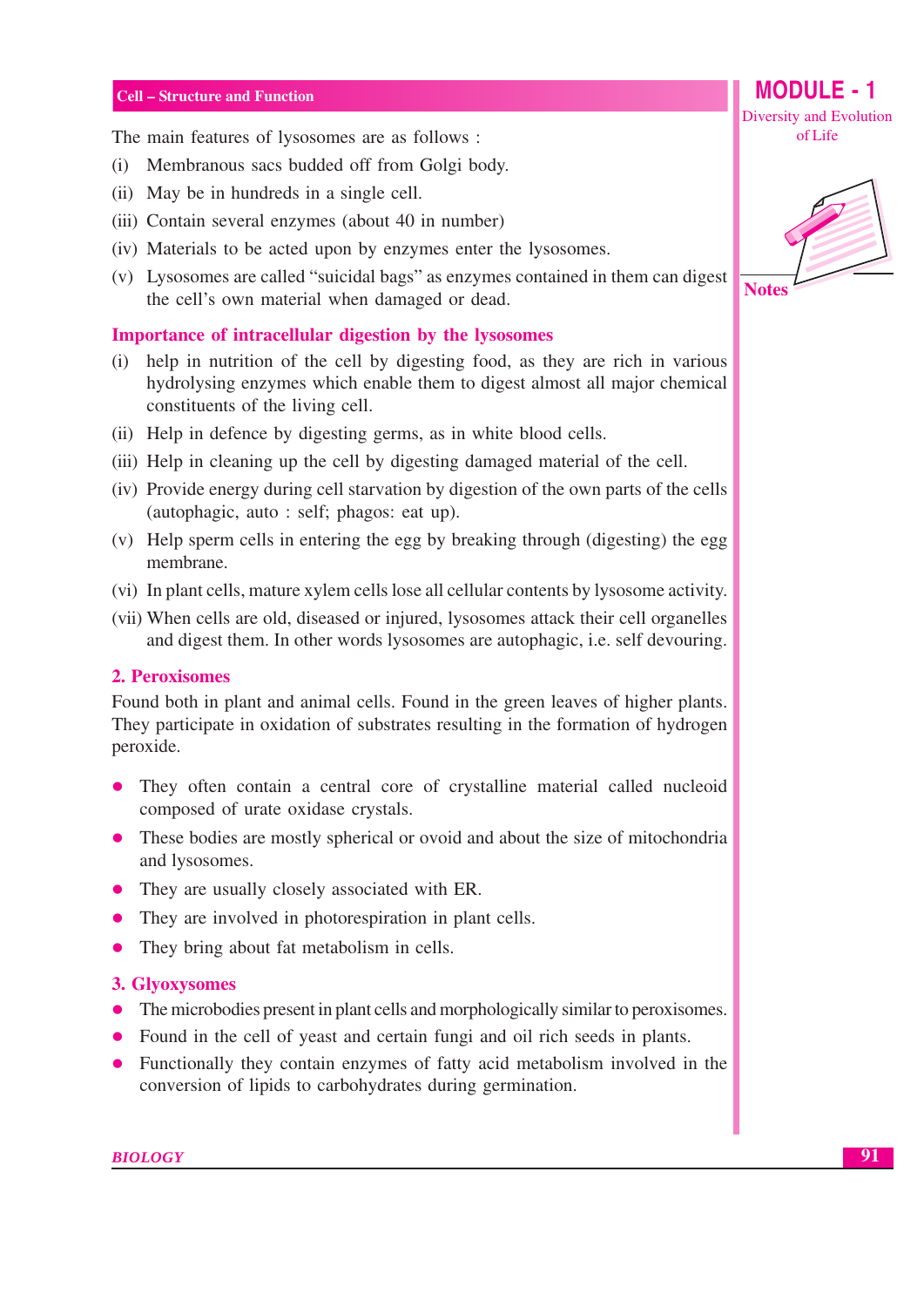

**Notes** 

## **INTEXT QUESTIONS 4.5**

- 1. Why are lysosomes called suicidal bags?
- 2. List the usefulness of intracellular digestion by lysosomes
- 
- 3. What is the function of peroxisomes in plant cells

#### 

#### 4.3.5 Cilia and flagella (the organelles for motility)

- (i) Some unicellular organisms like *Paramecium* and *Euglena* swim in water with the help of cilia and flagella respectively.
- (ii) In multicellular organisms some living tissues (epithelial tissues) have cilia. They beat and create a current in the fluid in order to move in a given direction e.g. in the wind pipe (trachea) to push out the mucus and dust particles.
- (iii) Cilia beat like tiny oars or pedals (as in a boat) and flagella bring about whiplash like movement.
- (iv) Both are made up of contractile protein tubulin in the form of microtubules.
- (v) The arrangement of the microtubules is termed as  $9 + 2$ , that is, two central microtubules and nine duplet sets surrounding them.

| Cilia                                                                                                 | <b>Flagella</b>              |
|-------------------------------------------------------------------------------------------------------|------------------------------|
| shorter $(5 \text{ to } 10 \text{ }\mu\text{m})$                                                      | longer $(15 \mu m)$          |
| several 100 per cell structure : protoplasmic<br>projection and membrane bound                        | usually 1 or 2 in most cells |
| consist of 9 sets of peripheral duplet microtubules<br>and 1 set of two singlet tubules in the centre | same as in cilia             |

#### **Centriole**

It is present in all the animal cells (but not in *Amoeba*), located just outside the nucleus. It is cylindrical,  $0.5 \mu m$  in length and without a membrane. It has 9 sets of peripheral triplet tubules but none in the centre  $(9 + 0)$ . Each set has three tubules arranged at definite angles (Fig. 4.10). It has its own DNA and RNA and therefore it is self duplicating.

Function : Centrioles are involved in cell division. They give orientation to the 'mitotic spindle' which forms during cell division



Fig. 4.10 Centriole (showing  $9 + 0$  structure)

**BIOLOGY**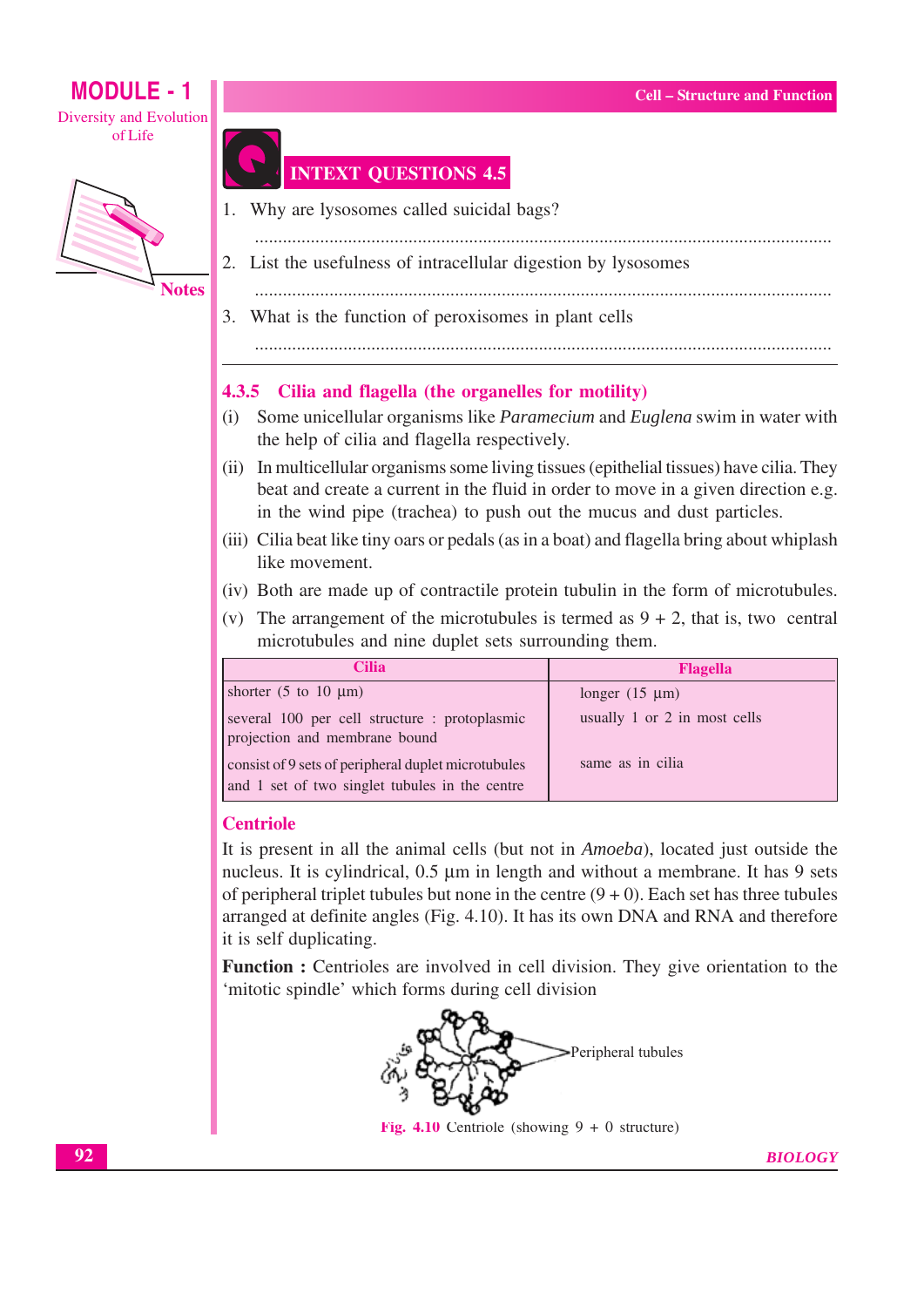#### **Basal bodies**

These are structures similar to centrioles. They have the same nine sets of triplet organization  $(9 + 0)$ , as in the centrioles. The cilia and flagella appear to arise from the basal bodies.

#### **4.4 NUCLEUS (THE HEREDITARY ORGANELLE)**

General structure of the nucleus :

- (i) It is the largest organelle seen clearly when the cell is not dividing.
- (ii) It stains deeply, is mostly spherical, WBC have lobed nuclei.
- (iii) It is mostly one in each cell (uninucleate, some cells have many nuclei; (multinucleate).
- (v) Double layered nuclear membrane having fine nuclear pores encloses nucleoplasm which contains chromatin network and a nucleolus.

#### **Functions**

- Maintains the cell in a working order.
- Co-ordinates the activities of other cell organelles.
- Takes care of repair work.
- Participates directly in cell division to produce genetically identical daughter cells. This division is called mitotic cell division.
- Participates in production of meio-gametes and meiospores through another type of cell division called meiotic cell division.

The parts of a nucleus are given here :

#### **4.4.1 Nuclear membrane**

- Double layered membrane is interrupted by large number of nuclear pores.
- Membrane is made up of lipids and proteins (like plasma membrane) and has ribosomes attached on the outer membrane which make the outer membrane rough.
- The pores allow the transport of large molecules in and out of nucleus, and the membranes keep the hereditary material in contact with the rest of the cell.

#### 4.4.2 Chromatin

- Within the nuclear membrane there is jelly like substance (karyolymph or nucleoplasm) rich in proteins.
- In the karyolymph, fibrillar structures form a network called *chromatin fibrils*, which gets condensed to form distinct bodies called **chromosomes** during cell division. On staining the chromosomes, two regions can be identified in the chromatin material heterochromatin, dark and euchromaticn (light). Heterochromatin has highly coiled DNA and genetically less active than euchromatin which has highly uncoiled DNA and genetically more active.



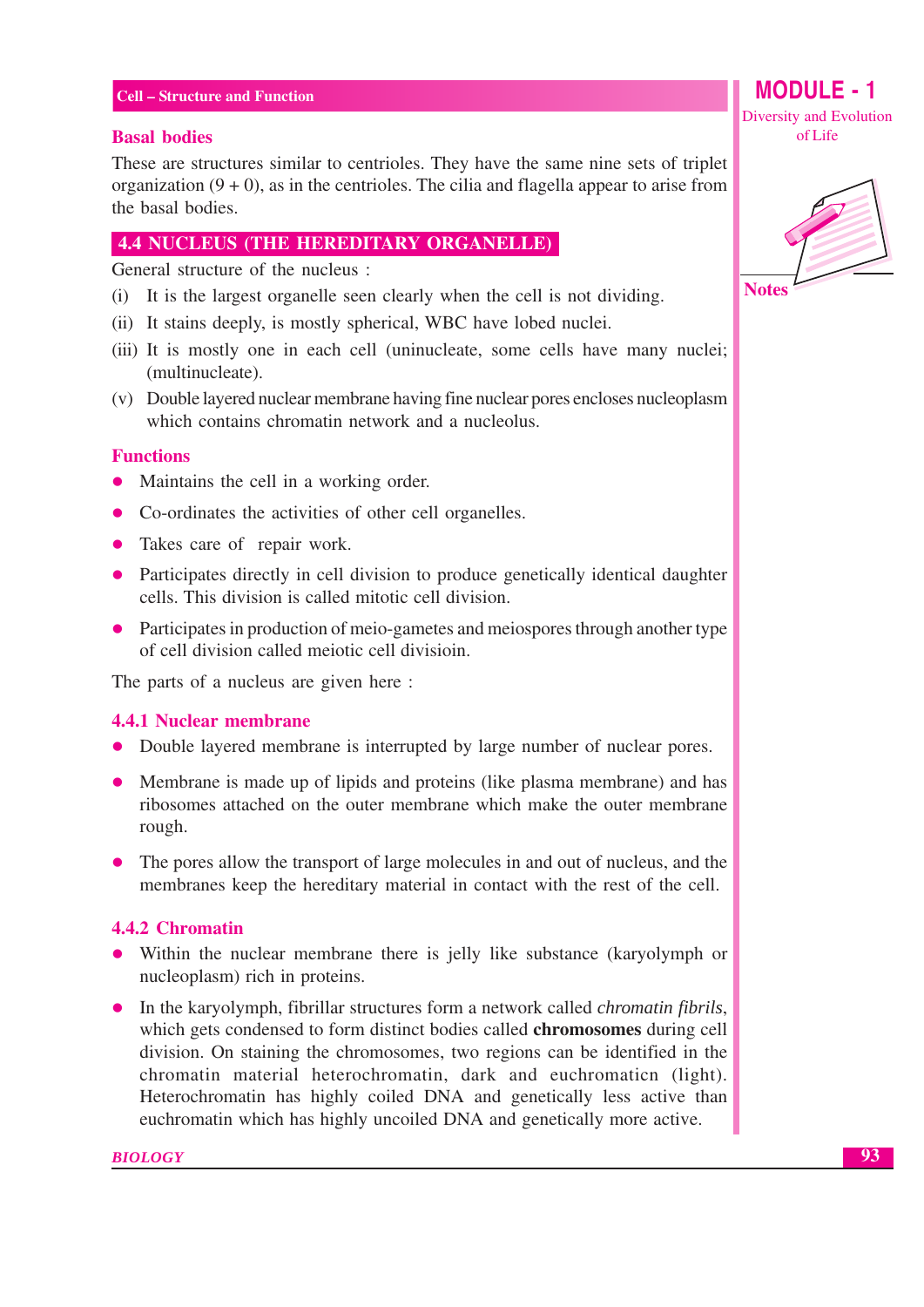

The number of chromosomes is fixed in an organism. During mitotic cell division chromosomes divide in a manner that the daughter cells receive identical amounts of hereditary matter.

#### **4.4.3 Nucleolus**

 $\bullet$ 

- Membraneless, spheroidal bodies present in all eukaryotic cells except in sperms and in some algae.
- Their number varies from one to few, they stain uniformly and deeply.
- It has DNA, RNA and proteins.  $\bullet$
- Store house for RNA and proteins; it disappears during early phase of cell cycle and reappears after telophase in the newly formed daughter nuclei.
- Regulates the synthetic activity of the nucleus.  $\bullet$
- Thus nucleus and cytoplasm are interdependent, and this process is equal to nucleo-cytopalsmic interaction.

## **INTEXT QUESTIONS 4.6**

1. Why cannot the cell survive without the nucleus?

- 2. Explain the following terms:
	-
	-
- 3. What is the function of the nucleolus in the cell?

#### **4.5 MOLECULES OF THE CELL**

The cell and its organelles are made of organic chemicals such as proteins, carbohydrates, nucleic acid and fats. These are aptly termed biomolecules. Inorganic molecules such as water and minerals are also present in a cell.

#### A. Water

- Water with unique physical and chemical properties has made life possible on earth.
- It is a major constituent of protoplasm.
- It is a medium in which all the metabolic reactions occur.
- It is a universal solvent in which most substances remain dissolved sparingly or completely.
- It is responsible for turgidity of cells.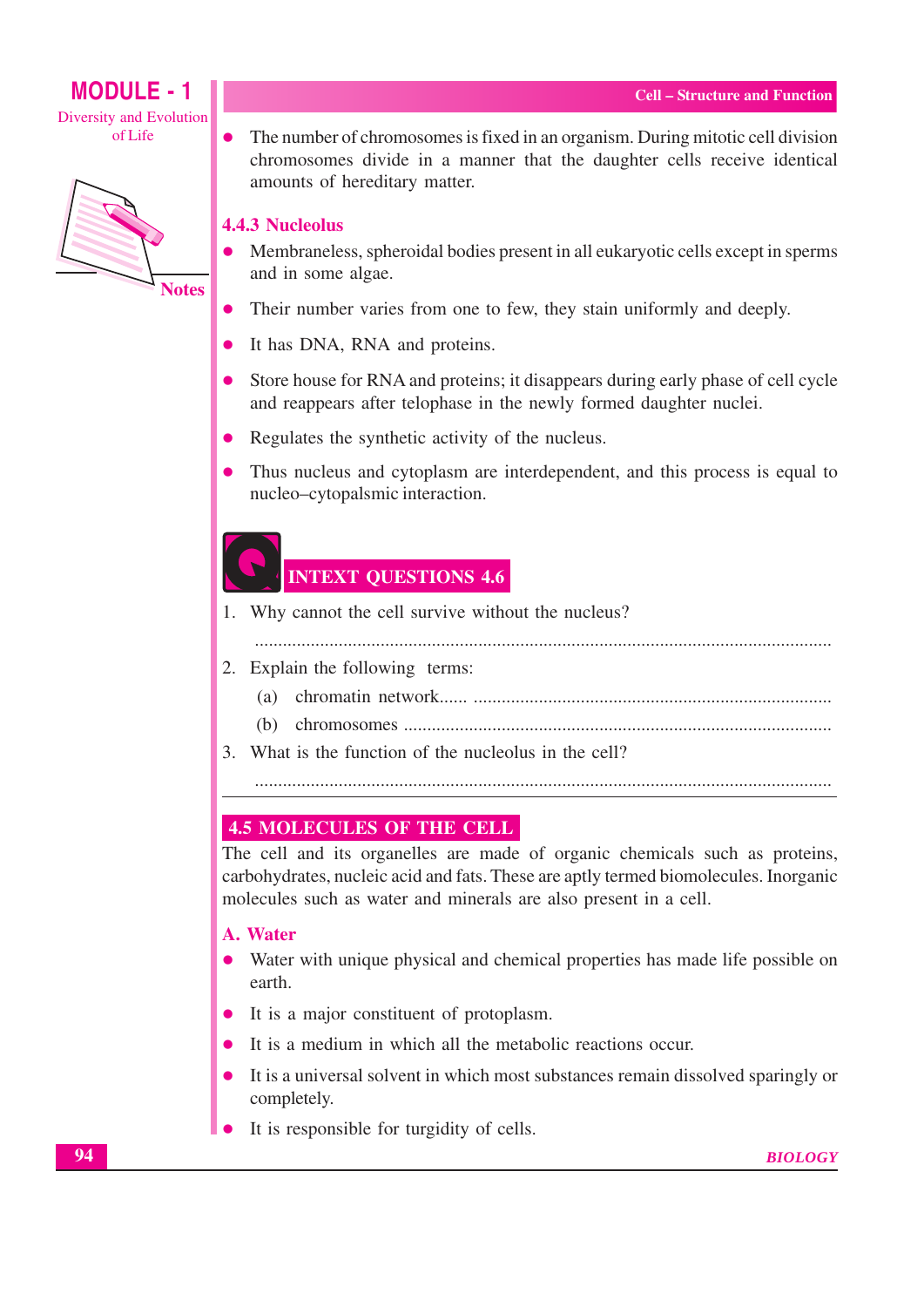## **B.** Elements necessary for life

| <b>Elements</b>                                                               | <b>Functions</b>                                                                                                  |
|-------------------------------------------------------------------------------|-------------------------------------------------------------------------------------------------------------------|
| Hydrogen, Carbon, Oxygen, Nitrogen,<br>Calcium, Potassium, Sodium, Magnesium, | Required for organic compounds of<br>1.<br>the cell and present as major                                          |
| Phosphorous, Sulphur, Chlorine, Iron,                                         | constituents. (Ca in plant cell wall, C,                                                                          |
| Boron, Silicon, Manganese, Copper,<br>Zinc, Cobalt, Molybdenum, Iodine        | H, O, N as organic compounds)                                                                                     |
|                                                                               | 2. Act as major cations (Na, K) and anions<br>(Cl) in most physiological processes.                               |
|                                                                               | As cofactor of enzymes participate in most<br>3.<br>of the biochemical reactions of a cell (Fe,<br>Cu, Mo, Zn, B) |
|                                                                               | 4. Involved in energy transfer reactions<br>$(P \text{ in ATP})$ .                                                |
|                                                                               | Green pigment chlorophyll in plants have<br>magnesium in the centre of tetrapyrrole ring                          |

#### **C.** Biomolecules

### (i) Carbohydrate

**BIOLOGY** 

|                | <b>Structure</b>                                                                                                                                                                                    |    | <b>Functions</b>                                                                                                                                       |
|----------------|-----------------------------------------------------------------------------------------------------------------------------------------------------------------------------------------------------|----|--------------------------------------------------------------------------------------------------------------------------------------------------------|
|                | 1. Composed of C, H and O                                                                                                                                                                           |    | 1. Most abundant organic substance present<br>in nature which occurs in the form of cellulose<br>in plant cell wall.                                   |
| 2.             | Simple six carbon sugar (glucose)<br>is called a monosaccharide.                                                                                                                                    |    | 2. In both plants and animals it is used as a<br>source of energy (sugar).                                                                             |
|                | 3. Two molecules or units join<br>together to form disaccharide<br>(sucrose).                                                                                                                       | 3. | An important storage form in plants is<br>starch and in animals it is glycogen.                                                                        |
|                | 4. More than ten units of<br>monosaccharides join in a chain to<br>form a polysaccharide e.g. starch<br>and cellulose.                                                                              |    | 4. Present in nucleic acids as five carbon<br>sugar (Ribose in RNA, and deoxyribose in<br>DNA).                                                        |
|                | (ii) Amino acid                                                                                                                                                                                     |    |                                                                                                                                                        |
|                | 1. Basic amino acid structure shows<br>that the central carbon atom is<br>attached with an amino group<br>$(-NH2)$ , a carboxylic acid group<br>(-COOH), one hydrogen and one<br>side group $(R)$ . |    | 1. Plants have the ability to utilize inorganic<br>nitrogen and synthesize amino acid.                                                                 |
|                | 2. There are 20 different side groups<br>which give 20 different amino acids.                                                                                                                       |    | 2. In an animal, principal source of amino acids<br>is provided by the plants or animals that it<br>consumes in its diet (pulses are rich in protein). |
| (iii) Proteins |                                                                                                                                                                                                     |    |                                                                                                                                                        |
|                | 1. Composed of C, H, O and N.                                                                                                                                                                       |    | 1. Structurally proteins form integral part<br>of the membranes                                                                                        |

**MODULE - 1** Diversity and Evolution of Life

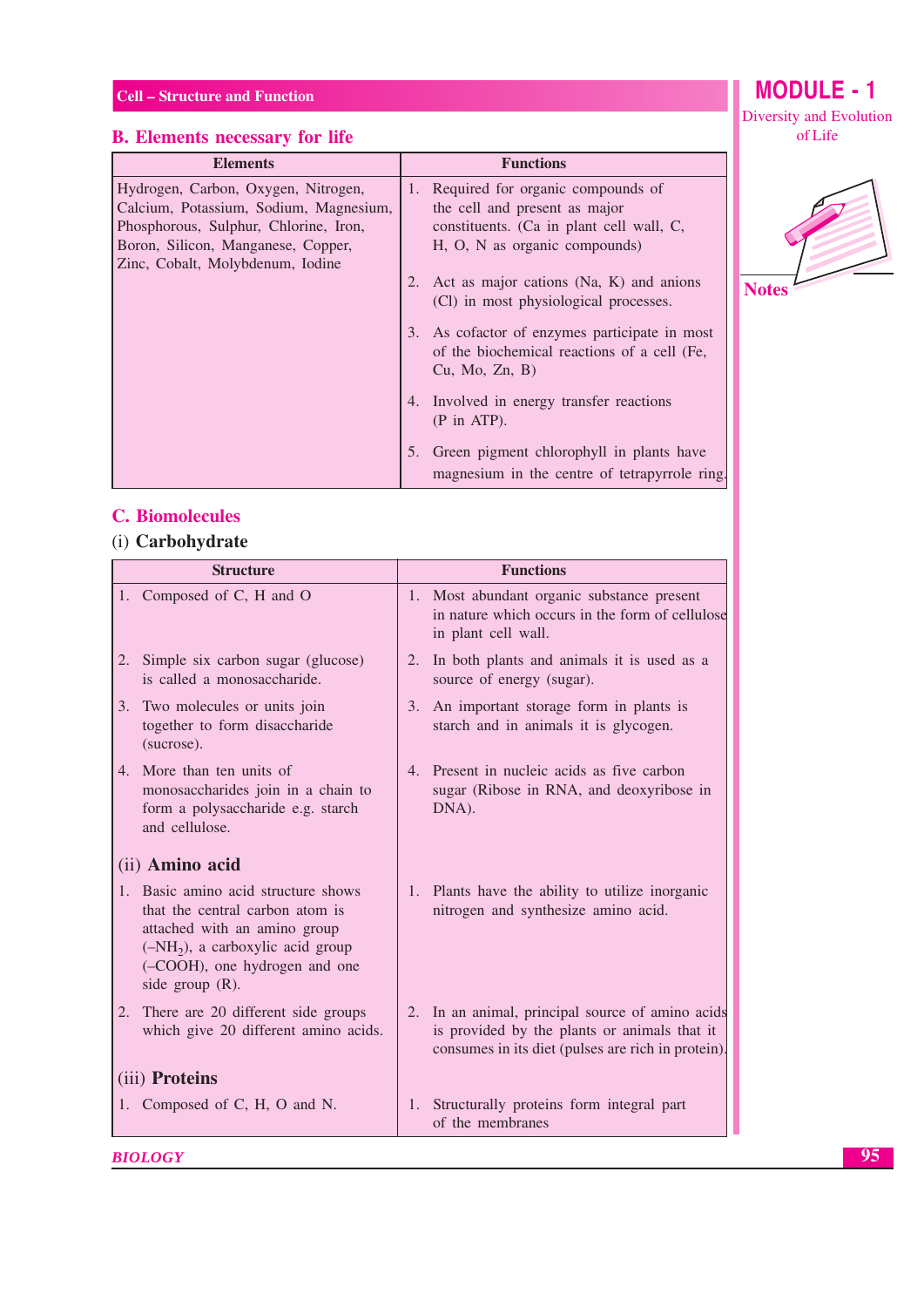| <b>MODULE - 1</b>       |    |                                                                                                                                                                              | <b>Cell – Structure and Function</b>                                                                                                                                   |
|-------------------------|----|------------------------------------------------------------------------------------------------------------------------------------------------------------------------------|------------------------------------------------------------------------------------------------------------------------------------------------------------------------|
| Diversity and Evolution |    |                                                                                                                                                                              |                                                                                                                                                                        |
| of Life                 | 2. | Amino acids join together by<br>"peptide" bonds to form protein<br>molecules.                                                                                                | 2. Functionally in the form of enzymes they<br>play a vital role in metabolic reactions.                                                                               |
|                         | β. | Twenty different amino acids make<br>numerous simple and complex<br>proteins.                                                                                                | 3. Synthesis of DNA is regulated by<br>proteins (enzymes).                                                                                                             |
| <b>Notes</b>            | 4. | Based on the complexity of<br>structure the proteins can have primary,<br>secondary, tertiary and quaternary<br>structures.                                                  | 4. Proteins are so important that nucleic<br>acids directly regulate protein synthesis                                                                                 |
|                         | 5. | When proteins exist with other<br>molecules they are known as<br>conjugated proteins e.g. glycoprotein,<br>lipoprotein and chromoprotein.                                    |                                                                                                                                                                        |
|                         |    | (iv) Nucleic Acids                                                                                                                                                           |                                                                                                                                                                        |
|                         | 1. | They are of two types : Deoxyribose<br>nucleic acid (DNA) and Ribose<br>nucleic acid (RNA)                                                                                   | 1. DNA is the main genetic material for<br>almost all organisms except certain viruses.                                                                                |
|                         | 2. | They are long chain polymers<br>composed of units called nucleotides.<br>as purines (Adenine and Guanine) and<br>pyrimidines as (Thymine, Cytosine and<br>Uracil)            | 2. RNA molecules are involved in information<br>transfer and protein synthesis; and RNA acts<br>as genetic material in some viruses e.g. TMV<br>(Tobacco Mosaic Virus) |
|                         | β. | Each nucleotide has pentose sugar,<br>nitrogen base and phosphate group.                                                                                                     |                                                                                                                                                                        |
|                         | 4. | DNA has one oxygen less in its sugar<br>molecule.                                                                                                                            |                                                                                                                                                                        |
|                         |    | $(v)$ Lipids                                                                                                                                                                 |                                                                                                                                                                        |
|                         |    | Composed of C, H, O. Amount of<br>oxygen is very less.                                                                                                                       | 1. Due to their low oxygen content, and higher<br>number of C-H bonds they store higher amount<br>of energy and release more energy during their<br>oxidation          |
|                         |    | They are synthesized from fatty acids<br>and glycerol. Simple lipids are called<br>glycerides.                                                                               | 2. A molecule of fat can yield twice as much<br>energy as from carbohydrate.                                                                                           |
|                         | 3. | Fats can be saturated or unsaturated.                                                                                                                                        | 3. Phospholipids are important components<br>of cell membranes.                                                                                                        |
|                         | 4. | Fats are solid at room temperature,<br>those that remain liquid at room<br>temperature are called oils.                                                                      |                                                                                                                                                                        |
|                         |    | (vi) Vitamins                                                                                                                                                                |                                                                                                                                                                        |
|                         |    | Vitamins are organic compounds<br>required in the diet of animals for<br>their healthy growth.                                                                               | 1. Vitamins (from plant) are essential nutrients<br>in animals diet as animals can not synthesise<br>such compounds.                                                   |
|                         | 2. | Vitamins are classified according to<br>their solubility into two groups :<br>Water soluble e.g. vitamin B and<br>ascorbic acid and fat soluble vitamins<br>(viz. A,D, E, K) | 2. Their deficiency causes various diseases in<br>animal, like deficiency of vitamin B causes<br>"beri-beri" and that of vitamin C<br>causes scurvy.                   |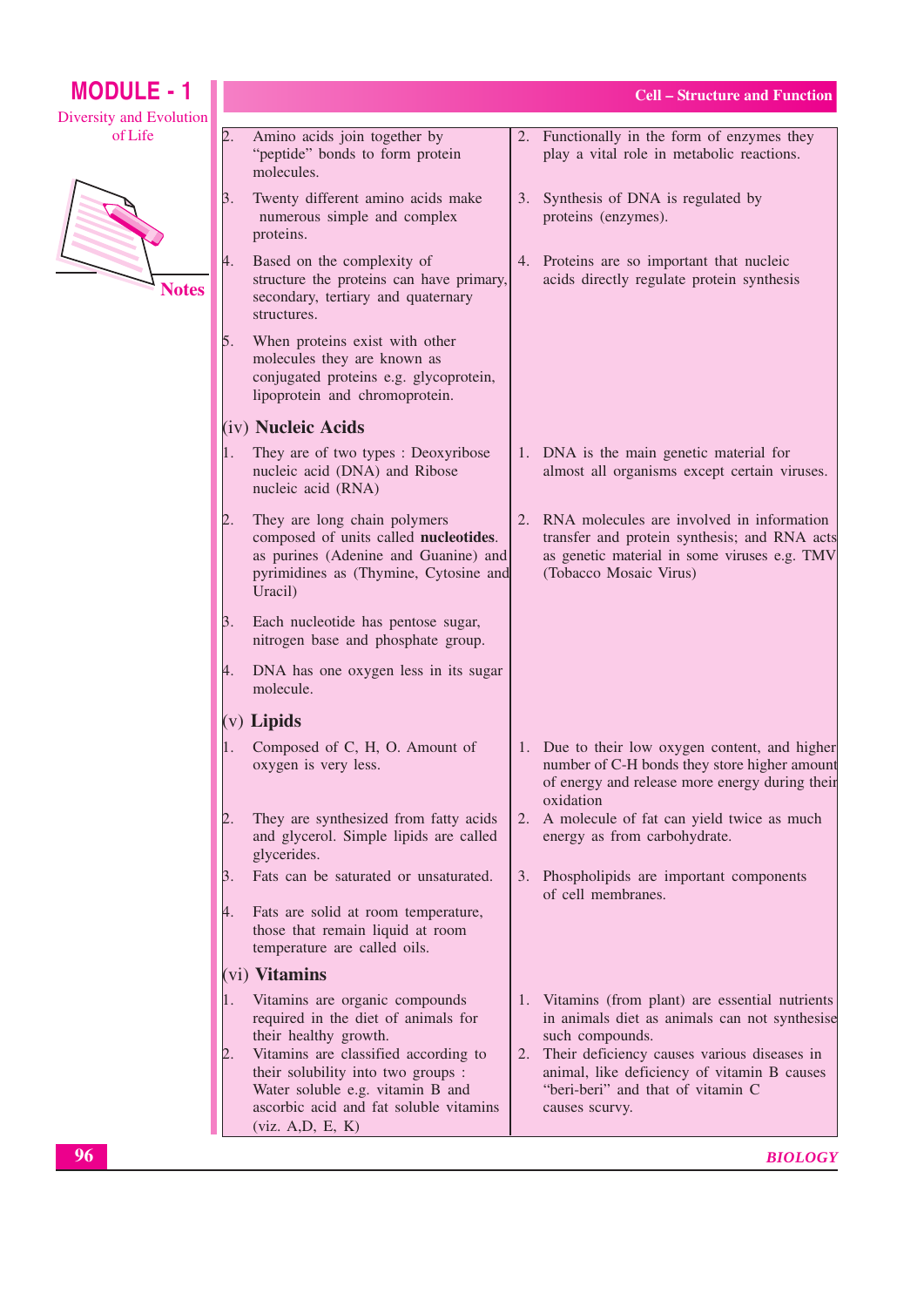#### $Cell - S$

| <b>Cell – Structure and Function</b>                                                                                                                                                                                                                                                | <b>MODULE - 1</b>                                                                                                                                                                                                                                                                                                                                                                                                                                           |                                    |
|-------------------------------------------------------------------------------------------------------------------------------------------------------------------------------------------------------------------------------------------------------------------------------------|-------------------------------------------------------------------------------------------------------------------------------------------------------------------------------------------------------------------------------------------------------------------------------------------------------------------------------------------------------------------------------------------------------------------------------------------------------------|------------------------------------|
| 3. Plants have the ability to synthesize<br>vitamins from $CO_2$ , NH <sub>3</sub> and H <sub>2</sub> S.                                                                                                                                                                            | Vitamin A present in the carotene pigment of<br>3.<br>carrot. Vitamin D can be produced by man<br>with the help of sunlight. Vitamin K is<br>produced by bacteria in the human intestine.                                                                                                                                                                                                                                                                   | Diversity and Evolution<br>of Life |
| (vii) Hormones<br>1. Hormones are specific organic<br>substances effective in low concen-<br>trations, synthesized by cells in one<br>part of the organism and then<br>transported to another part of the<br>organism, where it produces<br>characteristic physiological responses. | 1. In animals hormones are produced in ductless<br>glands called endocrine glands which control<br>all the biochemical activities of the organism<br>2. In animals hormones may be proteins,<br>peptides or steroids.<br>3. In plants hormones (growth regulators)<br>are generally produced in metabolically<br>active cells and control the vegetitive and<br>reproductive growth of the entire plant.<br>Proteinaceous hormones are not found in plants. | <b>Notes</b>                       |
| (viii) Alkaloids                                                                                                                                                                                                                                                                    |                                                                                                                                                                                                                                                                                                                                                                                                                                                             |                                    |
| 1. Alkaloids are complex organic<br>compounds made of C, H, O<br>and N.                                                                                                                                                                                                             | 1. The active principles of drugs from<br>medicinal plants are generally<br>alkaloids e.g. Quinine from the Cinchona.<br>Ephedrine from and<br>Morphine from Papaver species                                                                                                                                                                                                                                                                                |                                    |
| 2. Alkaloids in plants are produced<br>from amino acids.                                                                                                                                                                                                                            |                                                                                                                                                                                                                                                                                                                                                                                                                                                             |                                    |
| (ix) Steroids                                                                                                                                                                                                                                                                       |                                                                                                                                                                                                                                                                                                                                                                                                                                                             |                                    |
| 1. These are fat soluble lipid<br>compounds synthesized from<br>cholesterol.                                                                                                                                                                                                        |                                                                                                                                                                                                                                                                                                                                                                                                                                                             |                                    |
| 2. They are produced by the<br>reproductive organs like ovaries,                                                                                                                                                                                                                    | Most of the steroids act as life-saving drugs,<br>and others act as hormones which are effective                                                                                                                                                                                                                                                                                                                                                            |                                    |

- 2. The repr testes and placenta and also by adrenal glands.
- 3. They include testosterone, estrogen, and cortisol
- in performing specific functions in specific organs of animal body.



1. What is the importance of water in a living cell.

**BIOLOGY**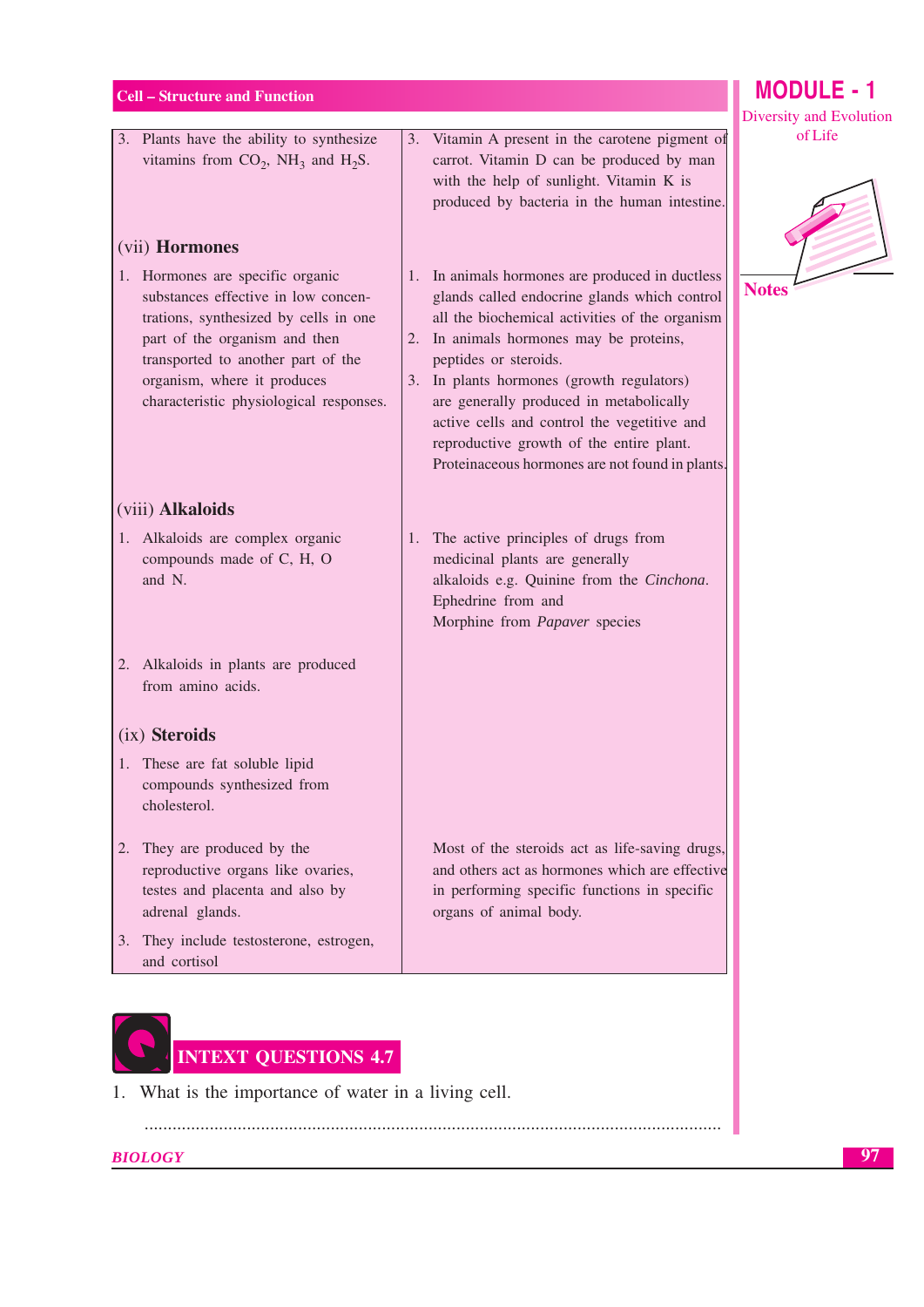



**MODULE - 1** 

- 2. Which is the basic molecule in starch?
- 3. What is a peptide bond and where will you find it?
- 
- 4. Which is the most energy rich biomolecule in living organisms?

5. What are nucleotides?

## **4.7 CELL DIVISION**

A single cell divides many times and forms a multicelled organism. Unicellular bacteria and protozoa divide and increase in number. The injured tissues are replaced by new cells through cell division. Thus cell division is one of the most important activities in all organisms. In this lesson you will study about the two kinds of cell division and the processes involved in them.

Majority of cells in a multicellular organism grow and then can divide. However, the cells like the nerve and muscle cells of animals and guard cells of plants do not divide.

The process of cell division is almost same in all organisms. A cell passes through phases of growth after which are able to duplicate their chromosomes before they divide. These phases in the life of a cell constitute the cell cycle.

#### 4.7.1 The cell cycle

You can use the term mother or parent cell for the cell that undergoes division and the daughter cells for the ones that are the result of this division. Before each daughter cell undergoes division, it must grow to the same size as its mother cell. We can distinguish two main phases in the life of a cell.

- (i) Interphase Non-dividing period (Growth phase)
- (ii) Dividing phase Also called M-phase (M for mitosis or meiosis)
- (i) Interphase (Inter = in between)

The interval between two successive cell divisions is termed interphase (phase) at which the cell is not dividing). It is the longest period in the cell cycle (Fig. 4.11). The interphase is subdivided into three main periods -  $G_1$ , S and  $G<sub>2</sub>$ .

 $G_1$  (Gap-1) Phase i.e. First phase of growth – This is the longest phase. Lot of protein and RNA are synthesised during this phase.

S or synthetic Phase - It comes next. Lot of DNA is (synthesised). A chromosome contains a single double helical strand of DNA molecule. After S-phase each chromosome becomes longitudinally double except at centromere,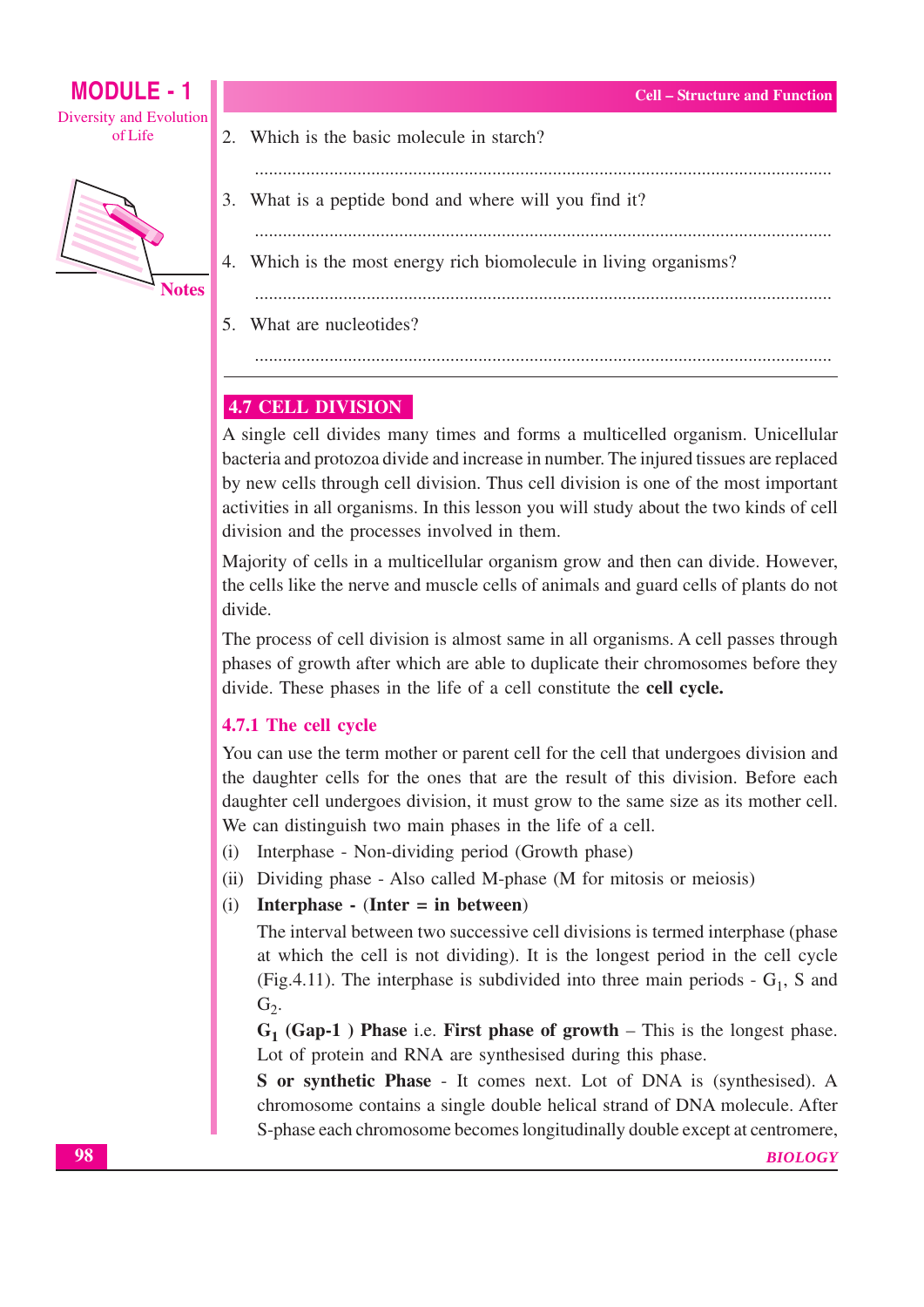and thus, it has two molecules of DNA and two chromatids. Thus each chromatid contains one molecule of DNA. The two chromatids are joined by a centromere (which does not divide at this stage) to form a single chromosome.



**MODULE - 1 Diversity and Evolution** of Life



Fig. 4.11 The cell cycle consists of various stages  $(G_1, S, G_2 \text{ and } M)$ 

 $G_2$  (GAP 2) phase - More protein including the histones are synthesised in this phase. Cytoplasmic organelles such as mitochondria and golgi bodies get duplicated. Centriole also divides into two centrioles contained in a single centrosome.

(ii) M-phase or dividing phase - Represented by the symbol M (Mitosis or meiosis) (Fig. 4.11). Mitosis occurs so that during this period the chromatids separate and form daughter chromosomes. The daughter chromosomes go to daughter nuclei and cytoplasm divides forming two identical daughter cells.

|         | <b>INTEXT QUESTIONS 4.8</b>                               |
|---------|-----------------------------------------------------------|
|         | 1. Explain in one sentence                                |
| (i)     |                                                           |
| (11)    |                                                           |
|         |                                                           |
| 2.      | What is the full form of the following in the cell cycle? |
|         |                                                           |
|         |                                                           |
|         |                                                           |
| (iv)    |                                                           |
| BIOLOGY |                                                           |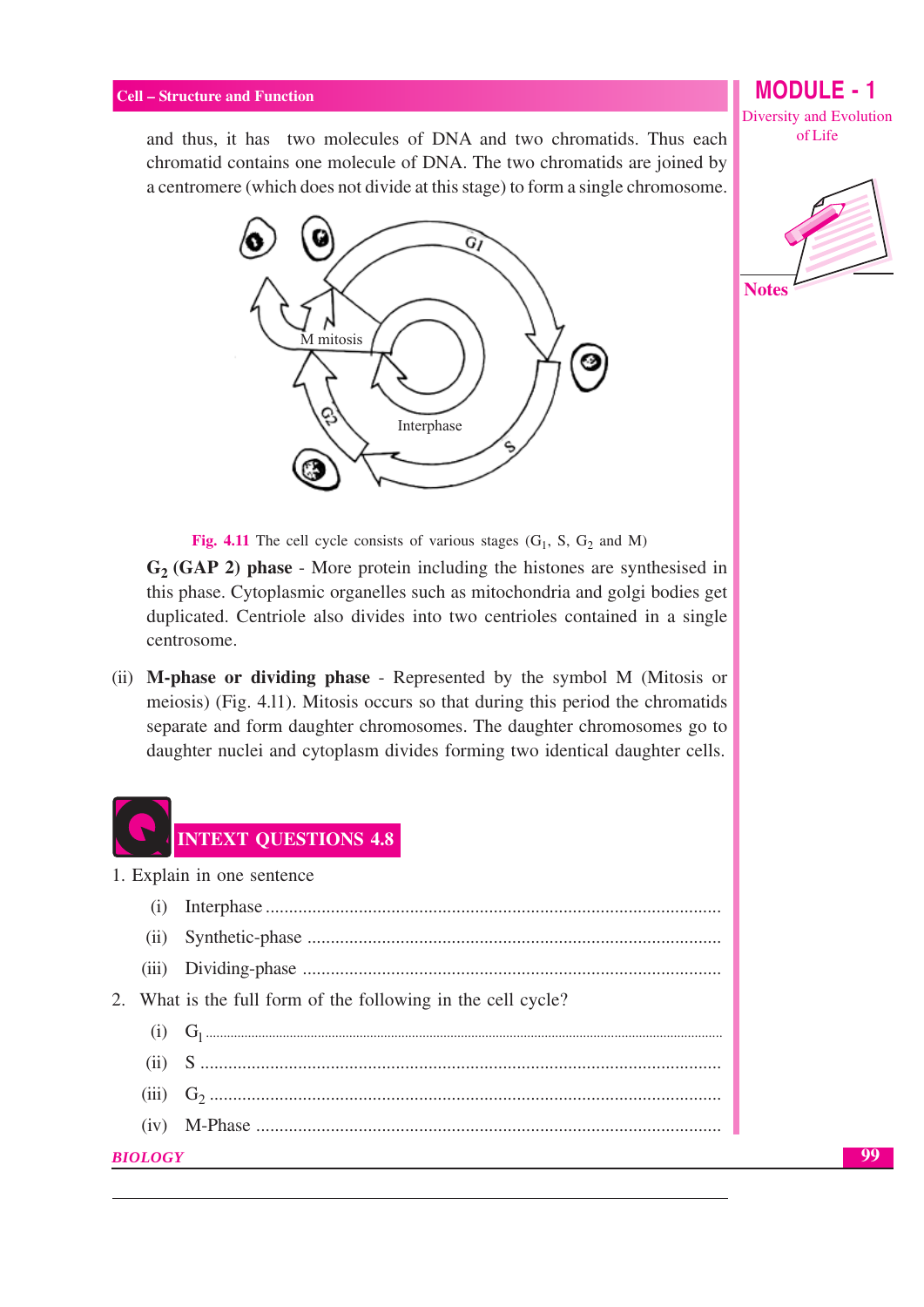ofLife



#### 4.7.2 Kinds of cell division

There are two kinds of cell division- mitotic cell division and mejotic cell division.

- 1. Mitotic : Cell division is for growth and replacement of older cells by new cells wherein the two daugher cells are identical and similar to mother cell in all respects. Mitotic cell division occurs in haploid as well as diploid cells.
- 2. Meiotic cell division occurs in the gonads for sexual reproduction to produce gametes. The resultant cells, egg (in female) and sperms (in male), possess half the chromosome number of that present in the parent cell. Meiotic cell division takes place only in diploid cells responsible for production of haploid spores or gametes.
- 1. Mitosis (mitos = thread) Mitosis is divided into 4 phases or stages termed as
	- $(i)$ Prophase (ii) Metaphase
	- $(iii)$ Anaphase (iv) Telophase

These phases refer to the changes taking place in the nucleus (Fig. 4.12).



Fig. 4.12 Stages of Mitosis in an animal cell presuming there is just one pair of chromosome in the dividing cell

The nucleus divides first and then the whole cell divides. Division of one nucleus to produce two daughter nuclei a is called (karyokinesis). Division of cytoplasm to give two daughter cells is called cytokinesis.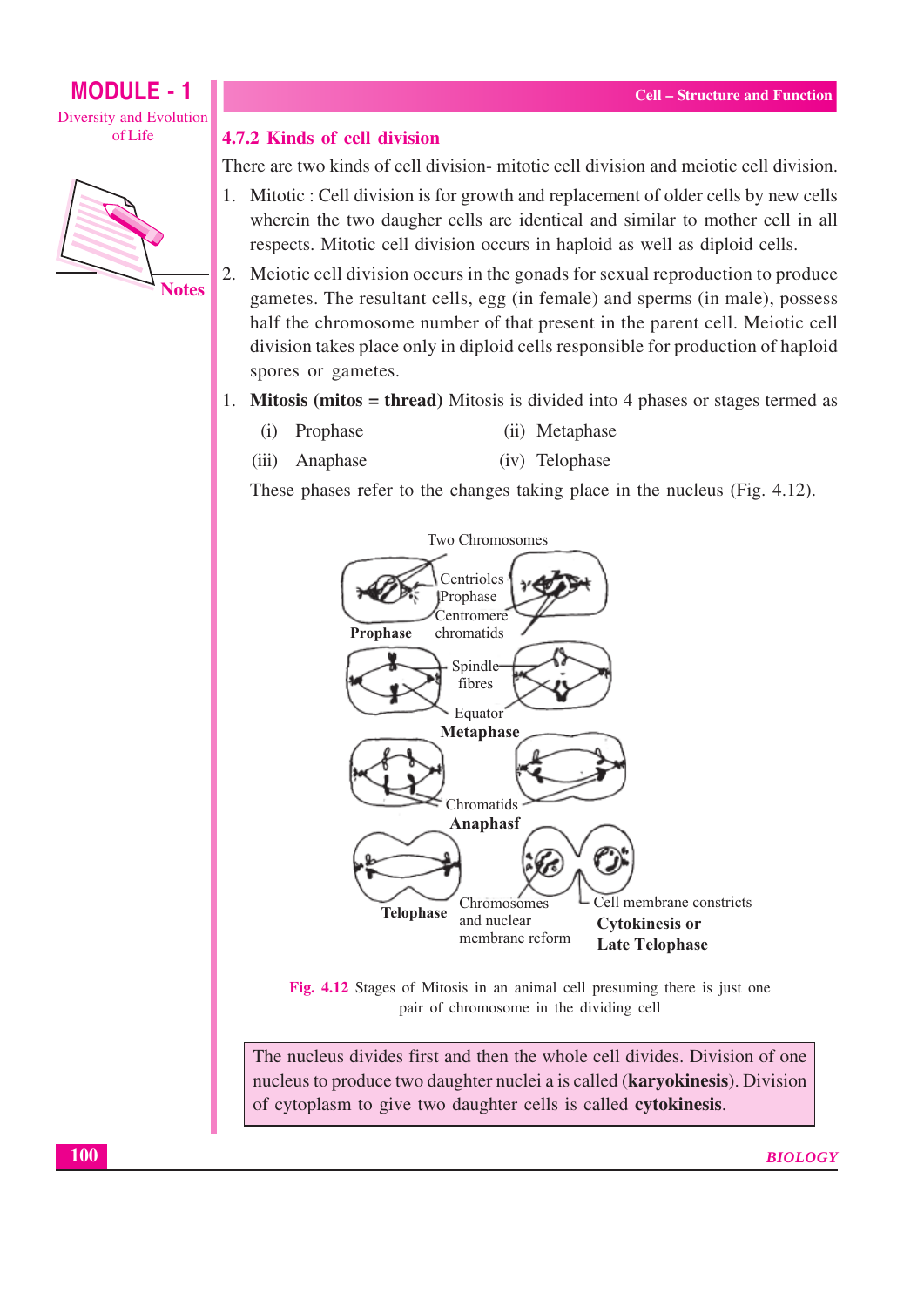**Prophase :** It shows three subphases :

#### (i) Early prophase

- (a) Centriole divides and each of the two centrioles start moving towards opposite poles of the nucleus of the dividing cell.
- (b) Chromosomes appear as long threads, and start coiling.
- (c) Nucleus enlarges and becomes less distinct (Fig. 4.13a)







## (ii) Middle prophase

- Chromosome condensation is complete and they become short and thick (a)
- (b) Each chromosome is made up of two chromatids held together at their centromeres.
- Each chromatid contains newly replicated daughter DNA molecule.  $(c)$

#### (iii) Late Prophase

- (a) Centrioles reach the opposite poles of the dividing cell.
- (b) Some spindle fibres extend from pole to the equator of the dividing cell.
- (c) Nuclear membrane disappears
- (d) Nucleolus is not visible.

#### **Metaphase**

(a) chromosomes are brought towards the equator of the cell, with the help of spindle fibres.





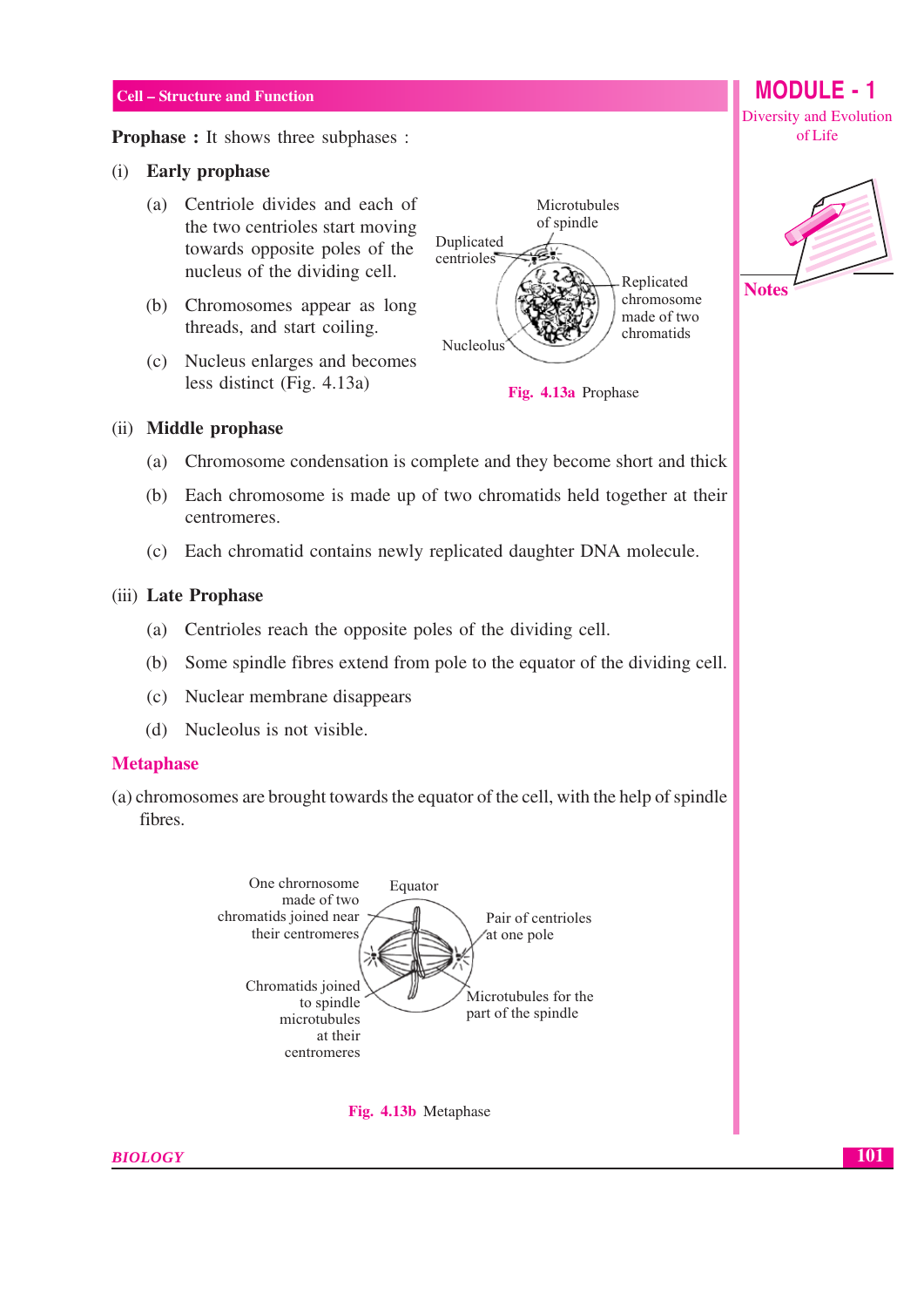

**Notes** 

- (b) Each chromosome becomes attached to the two spindle fibres by centromere. Whereas each centromere is joined to the opposite poles.
- (c) The sister chromatids are not yet separated. (Fig. 4.13b) because the centromere has not divided

#### **Anaphase**

- (a) Centromeres of all the chromosomes divide and then each chromatid becomes a chromosome.
- (b) Spindle fibres contract and pull the centromeres to the opposite poles.
- (c) As the chromosomes are pulled by spindle fibres to opposite poles by their centromeres, they acquire various shapes such as V, J or I depending upon the position of centromere.
- (d) Half the number of chromosomes move towards one pole and the other half to the opposite pole.
- (e) Cytokinesis begins as the cleavage furrow starts from the periphery towards the centre in animal cells, and in plants, cell plate appears in the centre that grows centrifugally towards periphery.



#### **Telophase**

(a) Chromosomes uncoil to form a chromatin network as in the parent nucleus.



Fig. 4.13d Telophase

**BIOLOGY**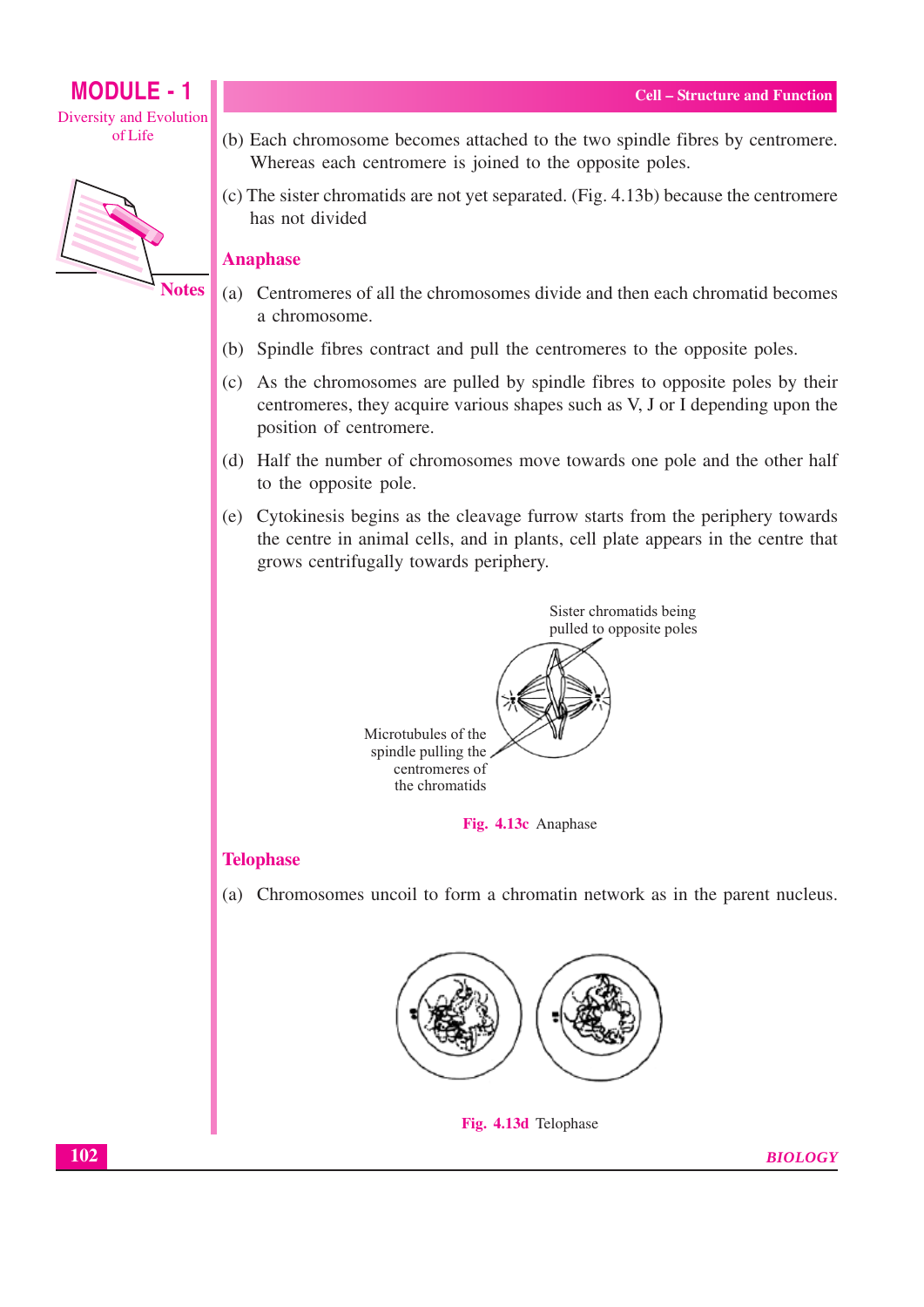- (b) New nuclear membrane is formed around each daughter nucleus
- (c) Nucleolus reappears again in each newly formed daughter nucleus.

#### **Cytokinesis**

It is the process of the division of cytoplasm of a dividing cell into two. It is initiated in the beginning of telophase and is completed by the end of telophase. The mechanism of cytokinesis is different in plant and animal cells. In an animal cell, invagination of plasma membrane proceeds from the periphery of the cell towards the interior. In plant cell phragmoplast (cell plate) begins to form in the centre of cell and then expands towards the periphery (Fig. 4.13e).



Fig. 4.13e Cytokinesis

#### **Siginificance of Mitosis**

It is an equational division, and the two newly formed daughter cells are identical in all respects. They receive the same number and kind of chromosomes as were in the mother cells.

- It is the only mode of reproduction in unicellular organisms.  $\bullet$
- It is the process by which growth takes place in multicellular animals and plants  $\bullet$ by constantly adding more and more cells.
- It also plays a role in repair during growth, for example in wound healing, regeneration of damaged parts (as in the tail of lizard), and replacement of cells lost during normal wear and tear (as the surface cells of the skin or the red blood cells).

#### **Mitotic Cell Division (Limited or unlimited)**

Growth by mitosis occurs in a limited or controlled manner to the extent it is required in the body. But at times due to some special cases the number of cells may increase abnormally which may cause Cancer.

#### **BIOLOGY**

**MODULE - 1** Diversity and Evolution of Life

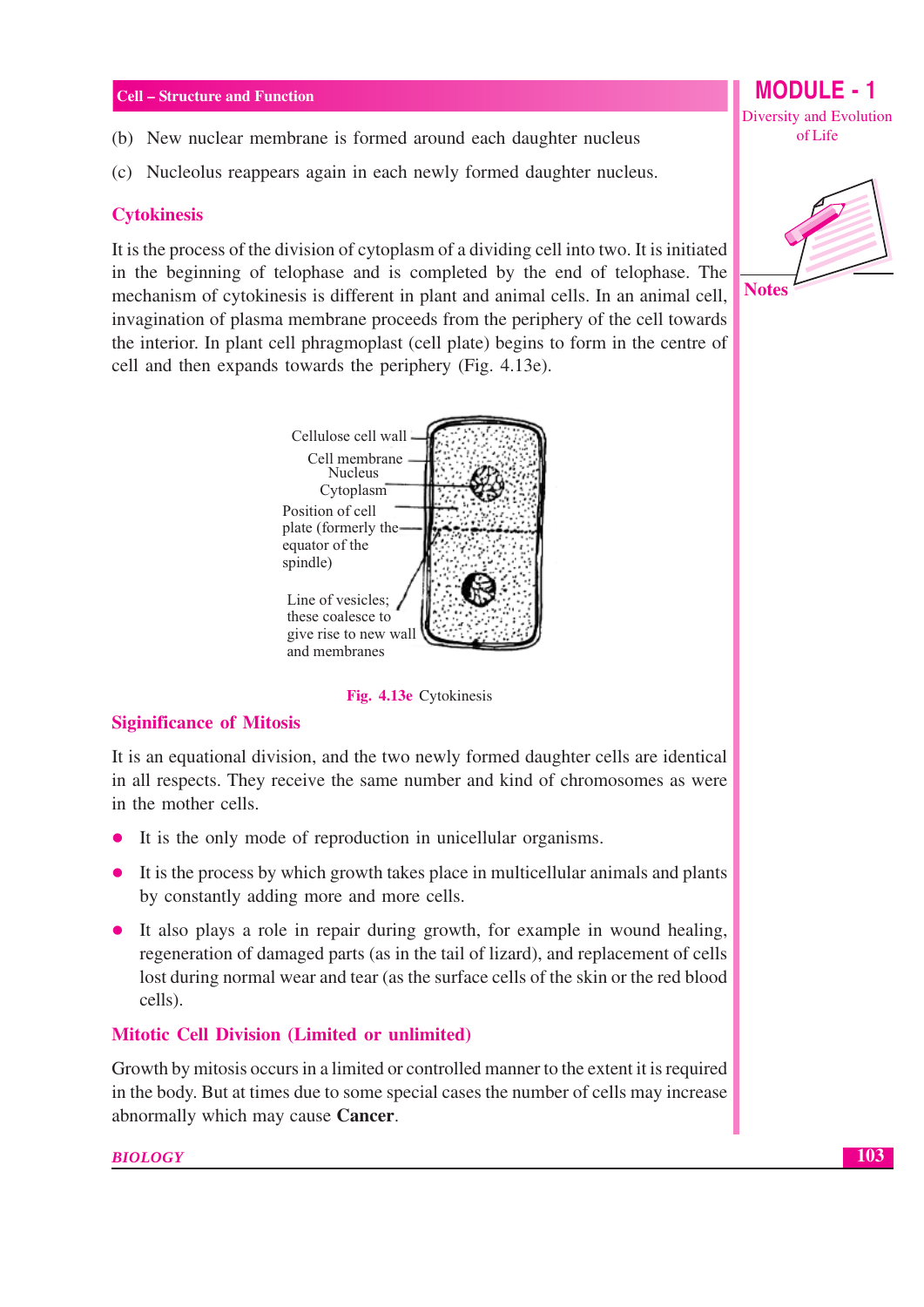### **MODULE - 1** Diversity and Evolution ofLife



**Notes** 

In plant tissue culture, a cell from a plant can be grown in a nutrient medium, where it divides repeatedly by mitosis to give an undifferentiated cell mass called **callus** capable of differentiating into a plant in the presence of nutrients and specific growth hormones. In animals, stem cell culture is also based on the ability of a cell to divide and give rise to cells of specific type.

## **INTEXT QUESTIONS 4.9**

- 1. Name the stage of cell cycle during which chromatin material is duplicated.
	-
- 2. Is the number of chromosomes reduced in the daughter cells during mitosis? yes/no?
	-

3. Name the stage in nuclear division described by each of the following sentences:

(i) disappearance of the nuclear membrane

- $(ii)$ The nuclear membrane and nucleolus reappear
	-
- The centromere divides and the chromatids move to opposite poles due  $(iii)$ to the shortening of spindle fibres

The chromosomes arrange themselves at the equatorial plane of the  $(iv)$ spindle with the spindle fibres attached to the centromeres.

#### **2. Meiotic Cell Division** (GK meioun  $=$  make smaller, sis  $=$  action)

This division is also known as **reduction division**'. But why this name? This is because, in this kind of cell division the normal **chromosome number of the** mother cell is reduced to half in daughter cells. The normal chromosome number in human being is 46 (23 pairs), but as a result of meiosis in ovary and testes this number is halved to 23 in daughter cells (called sperms or the egg).

Where does it occur? It occurs in reproductive cells, e.g. in the testes of male and in the ovaries of female animals; and in plants, in the pollen mother cell of the anthers (male organs) and in the megaspore mother cells of the ovary (female organ) of the flowers.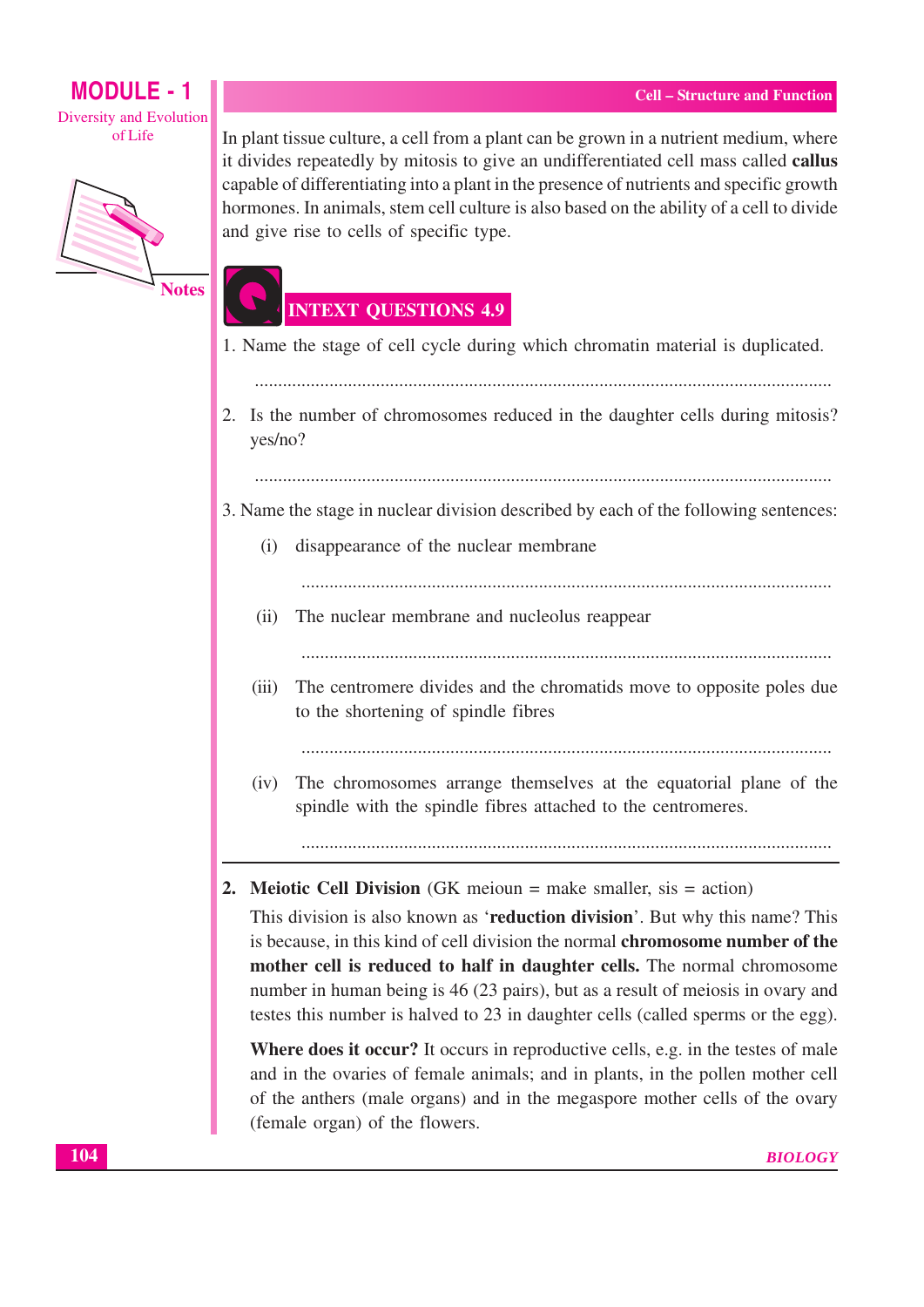Why does it occur? In meiosis the chromosome number is reduced to half so that when doubled at fertilisation (zygote formation) during the reproduction it once again becomes ristored to the deploid state.

- The number of chromosomes remains constant in a species generation after generation.
- Cells divide mitotically in the organisms that reproduce vegetatively/ asexually. Thus, there is no change in the number of chromosomes, but sexually reproducing organisms form gametes such as sperms in males and ova in females. The male and female gametes fuse to form the zygote which develops into a new individual..
- If these gametes were, produced by mitosis, the offspring developing from zygote then would have double the number of chromosomes in the next generation.
- Every living organism has a definite number of chromosomes in its body cells. e.g. onion cell-16; potato-48; horse-64; man-46. Therefore to keep the chromosome number constant the reproductive cells of the parents (ovaries and testis in animals, and pollen mother cells in anthers and megaspore mother cells in the ovules inside the ovary in plants) divide through meiosis.



Fig. 4.14 : Cell wall formation after mitosis in a plant cell

#### How does meiosis occur?

Meiosis is characterized by two successive divisions of the nucleus (meiosis I and II) and cytoplasm, whereas the chromosomes divide only once. The phases of meiotic division are given in the flow-chart drawn here.

The interphase which precedes the onset of meiosis is similar to the interphase which precedes mitosis. At S-phase, the DNA molecule of each chromosome duplicates to give rise to two DNA molecules and hence two chromatids are found in one chromosome attached to a single centromere.

**Diversity and Evolution** of Life

**MODULE - 1** 

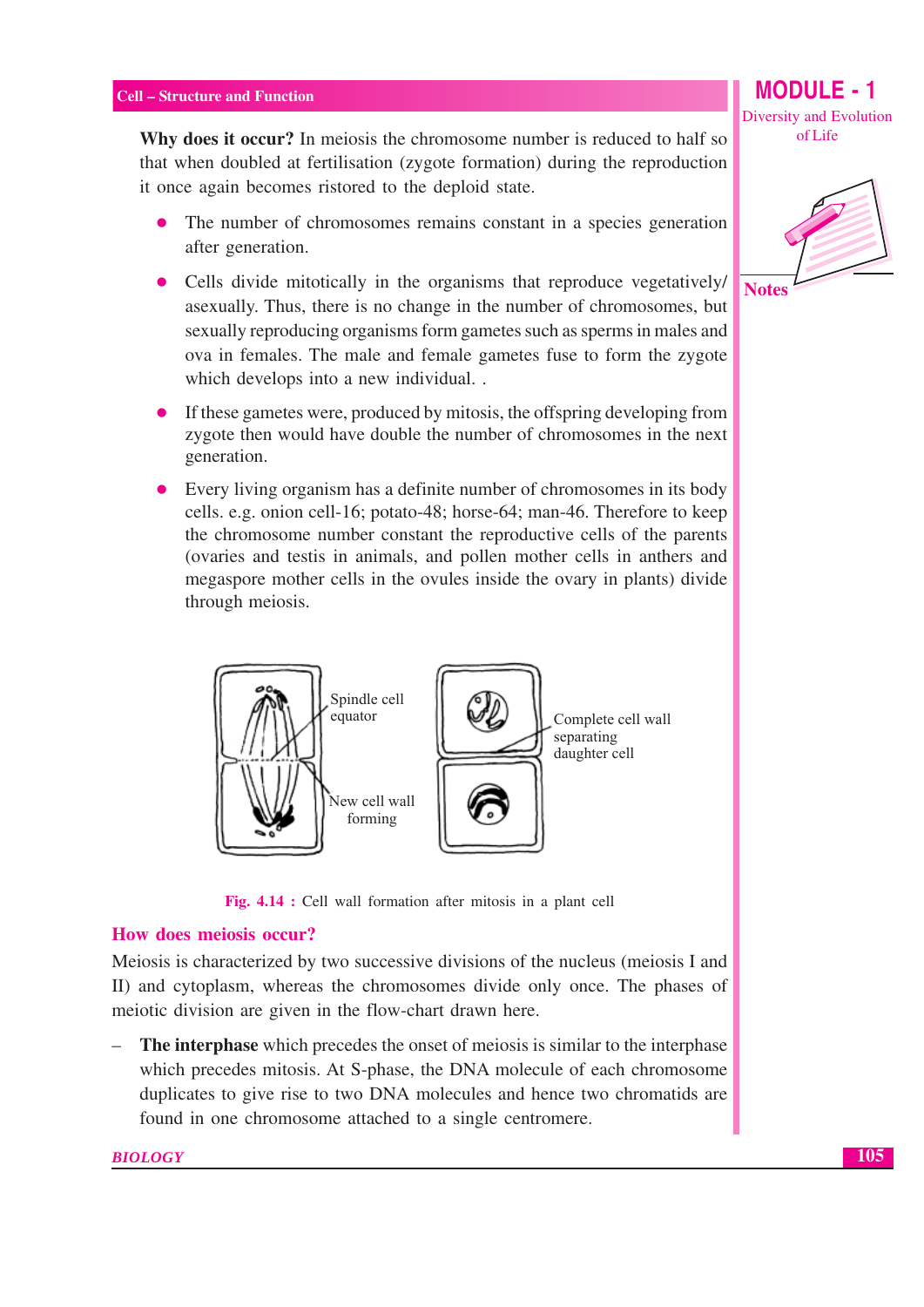



Meiosis-I and meiosis-II are continuous and have been divided into sub-stages only only for convenience to study the process of nuclear division.

#### **Meiosis-I**

Like mitosis, meiosis-I also consists of four stages; prophase-I, metaphase-I, anaphase-I and telophase-I.

#### **Prophase-I**

The prophase-I of meiosis-I is much longer as compared to the prophase of mitosis.

- It is further sub-divided into the following five sub-stages:
- (i) Leptotene (GK 'leptos' thin; 'tene thread) Nuclear membrane Nucleolus  $(Fig. 4.15a)$ 
	- The chromosomes become distinct and appear as long and thin threads bearing fine beads due to condensation (coiling of DNA) at specific points called chromomeres.
	- Each chromosome consists of two chromatids held together by a centromere but these are not easily visible.
	- Nuclear membrane and nucleolus are distinct.
- (ii) Zygotene (GK. 'Zygos'-pairing) (Fig. 4.15b)
	- Chromosomes continue coiling and become shorter and thicker
	- Similar or homologous chromosomes start pairing from one end. This pairing is known as synapsis.
	- Each pair of homologous chromosomes is called a **bivalent**.
	- Nuclear membrane and nucleolus are distinct.



Fig. 4.15a Leptotene



Centromere Fig. 4.15b Zygotene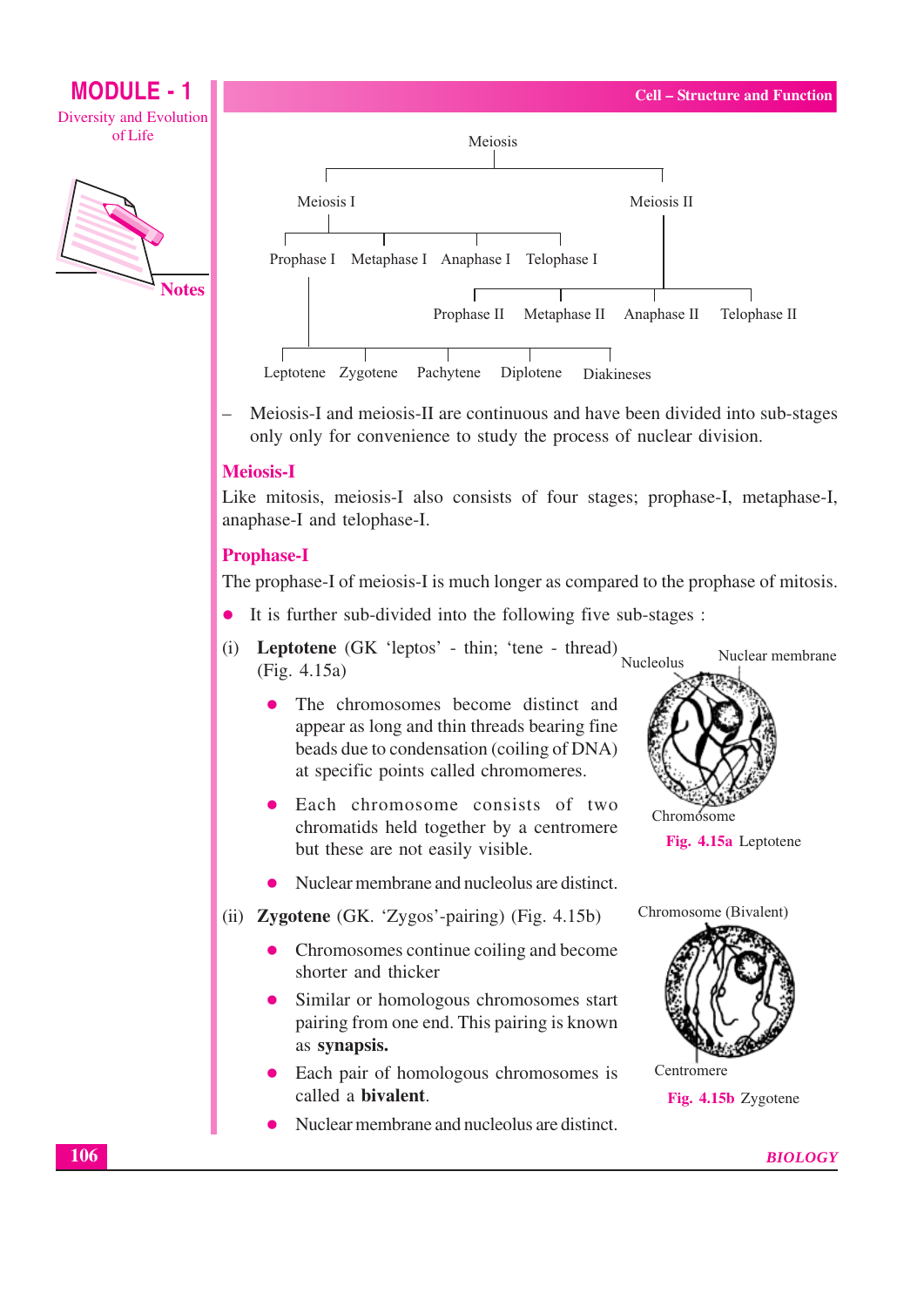- (iii) **Pachytene** (GK. 'pachus' thick) : (Fig.  $4.15c$ 
	- The chromosomes become shorter and thicker due to further coiling.
	- Each paired unit called a 'bivalent' shows four chromatids hence bivalents are also known as tetravalents.
	- Crossing-over occurs at the end of pachytene i.e. break and exchange of parts (genes) occurs between non-sister chromatids (chromatids of a homologous pair)

The point of interchange and rejoining appears X-shaped and is known as chiasma (plural-chiasmata) or the point of crossing over.

- $(iv)$  Diplotene ('Diplous'-double) (Fig. 4.15d)
	- Chromosomes continue coiling further and become shorter.
	- The centromeres of homologous chromosomes start repelling each other
	- The two non-sister chromatids of a homologous pair of chromosomes remain, attached at one or two points, the chiasmata.
	- Nucleolus and nuclear membrane become indistinct.
	- It is at the chiasmata that exchange of segments of nonsister chromatids (genes) between homologous chromosomes has taken place. The process of gene exchange is known as **genetic recombination**.
- (v) **Diakinesis** (GK dia = through, in different directions, kinesis = motion; Fig.  $4.15e$ 
	- The bivalents become the shortest and thickest due to maximum coiling.
	- The centromeres and non-homologous parts of homologous chromosomes  $\bullet$ of a bivalent move apart due to repulsion from each other.



Fig. 4.15c Pachytene



**MODULE - 1** 

**Diversity and Evolution** 



Fig. 4.15d Diplotene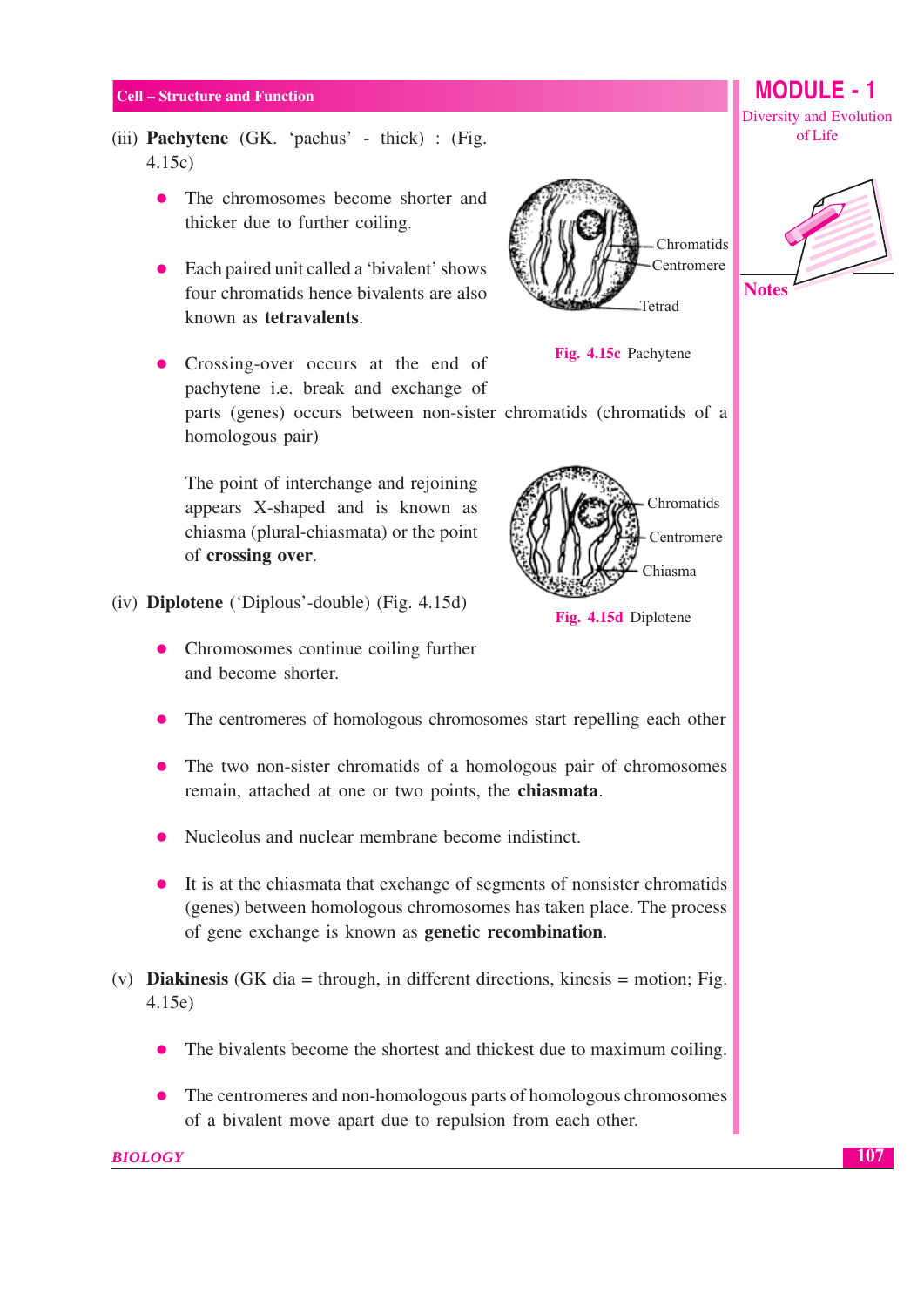



Consequently, the bivalents acquire various configurations such as O, X or 8, depending upon the number of chiasmata per bivalent.

- Nuclear membrane and nucleolus disappear.
- Spindle formation is completed.

#### $(vi)$  Metaphase-I (Fig. 4.15f)

- The bivalents arrange themselves at the equatororial plate.
- The homologous chromosomes arrange in such a way that all maternal or all paternal chromosomes do not get attached to same pole. In other words, some maternal and some paternal chromosomes are joined to each pole.
- The spindle fibres are attached at the centromere of the chromosomes.





Fig. 4.15f Metaphase

One centromere of a bivalent is joined to one pole and second centromere is joined to the opposite pole by the Homologous chromosome separate spindle fibres.

#### $(vii)$  Anaphase-I (Fig. 4.15g)

- The spindle fibres shorten.
- The centromeres of homologous chromosomes are pulled along by the spindle fibres towards the opposite poles (no division of centromere)
- Thus, half of the number chromosomes (each with two chromatids) of the parent

cell go to one pole and the remaining half to the opposite pole.

Each set of chromosomes that moves to one pole consists of a mixture of paternal and maternal chromosome parts (new gene combination). This is the basic reason for mixing of maternal and paternal genes in the products of meiosis.



Fig. 4.15g Anaphase

Chiasma

Homologous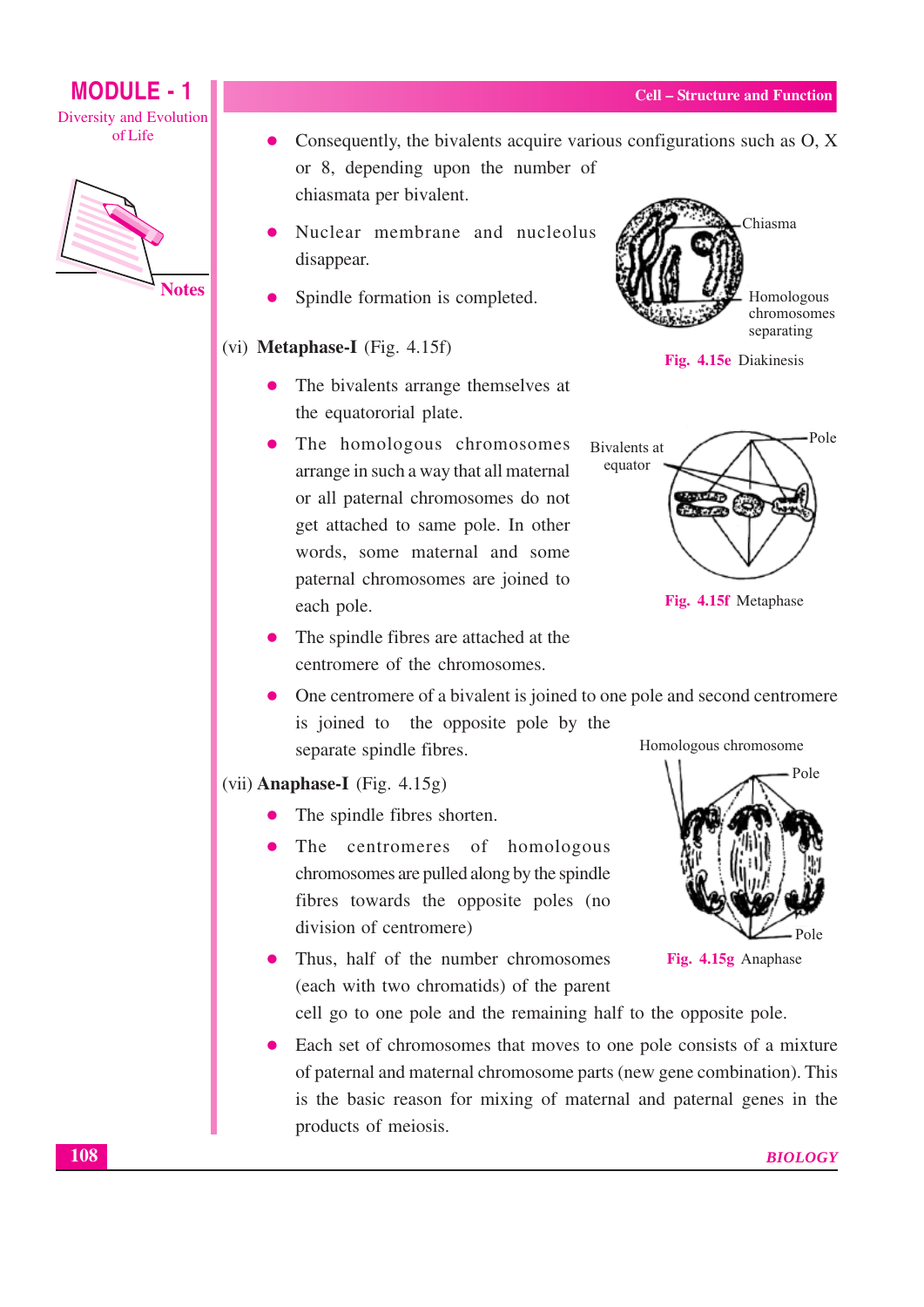#### $(viii)$ **Telophase-I** (Fig. 4.15h)

- The separated chromosomes uncoil in the newly formed daughter nuclei.
- The daughter nuclei have half the number of centromeres as compared to that in the parent nucleus. But, since each centromere has two chromatids, amount of DNA at the two poles at telophase-I is same i.e. 2n (diploid as in the parent nucleus wherein the chromosomes had duplicated at Sphase, thus amount of DNA in the dividing cell upto anaphase I was 4n)
- The daughter cells now have half the amount of DNA as compared to that at Anaphase-I, that is 2n.
- The nucleous reappears and nuclear membrane forms
- The daughter nuclei enter into the second meiotic division.,

**Second Meiotic Division** has the same four stages;

- (i) Prophase II (ii) Metaphase II
- (iii) Anaphase II (iv) Telophase II
- (i) Prophase II (Fig.  $4.15i$ )
	- The chromosomes shorten and chromatids  $\bullet$ become distinct. The two chromatids of Chromosomes each chromosome are attached to the single centromere.
	- Formation of spindle starts.
	- Nucleolus and nuclear membrane begin to disappear.
- (ii) **Metaphase II** (Fig.  $4.15j$ )
	- The chromosomes arrange themselves along the equator.
	- Formation of spindle apparatus is completed.
	- The centromere of each chromosome is attached by two spindle fibres to the opposite poles.
- $(iii)$  Anaphase II (Fig. 4.15k)

**BIOLOGY** 

The centromere in each chromosome divides so that each chromatid has its own centromere and each chromatid is now a complete chromosome.



Fig. 4.15h Telophase





Fig. 4.15i Prophase II





Fig. 4.15k Anaphase II



**Diversity and Evolution** of Life

**MODULE - 1** 



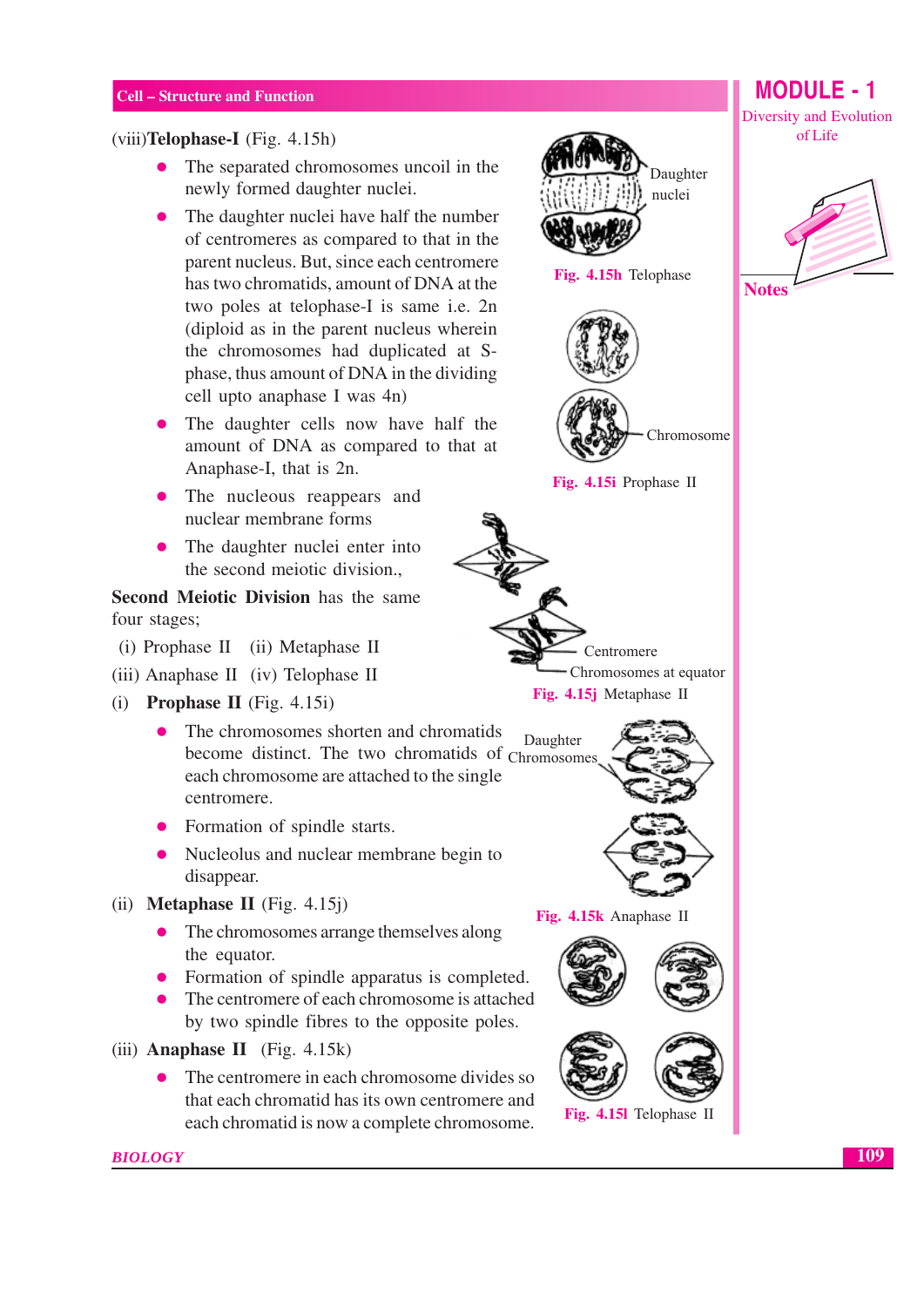## **MODULE - 1**

Diversity and Evolution ofLife



The chromatids get their respective centromere and become daughter ă chromosomes and begin to move towards the opposite poles due to contraction of spindle fibres.

 $(iv)$  Telophase II (Fig. 4.151)

- On reaching the poles, the chromosomes organize themselves into haploid daughter nuclei.
- The nucleolus and the nuclear membrane reappear.
- Each of the four daughter nuclei has half the number of chromosomes (n) as well as half the amount of DNA as compared to the parent nucleus  $(2n)$ .

## **Cytokinesis**

- This may occur in two successive stages, once after meiosis I and then after meiosis II, or in some instances it occurs only after meiosis II.
- Thus after meiotic cell division four haploid cells are formed.

## **Significance of Meiosis**

- It helps to maintain constant number of chromosomes in different generations  $(i)$ of a species undergoing sexual reproduction.
- (ii) Meiosis occurs during gamete formation (gametogenesis) and reduces the number of chromosomes from diploid (2n) to haploid (n) in the gametes. These haploid gametes fuse to form diploid zygote during fertilization. The diploid zygote develops into a normal diploid individual.
- (iii) Meiosis establishes new combination of characters due to (i) mixing of paternal and maternal chromosomes and (ii) crossing over during prophase I. As a result the progeny inherits the traits of both the mother and the father in new gene combinations.

| <b>Mitosis</b>                                                                                                         | <b>Meiosis</b>                                                                                                           |
|------------------------------------------------------------------------------------------------------------------------|--------------------------------------------------------------------------------------------------------------------------|
| 1. Cell divides only once                                                                                              | There are two cell divisions. First meiotic<br>division and the second meiotic division.                                 |
| Takes place in somatic cells as well<br>2.<br>as in reproductive cells which may<br>be haploid or diploid or polyploid | Takes place only in diploid germ cells.                                                                                  |
| 4. Duration of prophase is short<br>(few hours)                                                                        | Prophase-I, is compartively longer.<br>(takes many days).                                                                |
| 5. Prophase simple.                                                                                                    | Prophase I is complicated having five sub-<br>stages namely leptotene, zygotene,<br>pachytene, diplotene and diakinesis. |
| 7. Synapsis does not occur.                                                                                            | Synapsis of homologous chromosomes<br>takes place during prophase-I.                                                     |
| 8. No exchange of segments during<br>prophase between two nonsister<br>chromatids of chromosomes.                      | Exchange of segments during crossing<br>over between non sister chromatids of two<br>homologous chromosomes takes place. |
| 9. Each chromosome consists of two<br>chromatids united by a centromere.                                               | Each bivalent has four chromatids and<br>two centromeres.                                                                |

#### **Comparison of Mitosis and Meiosis**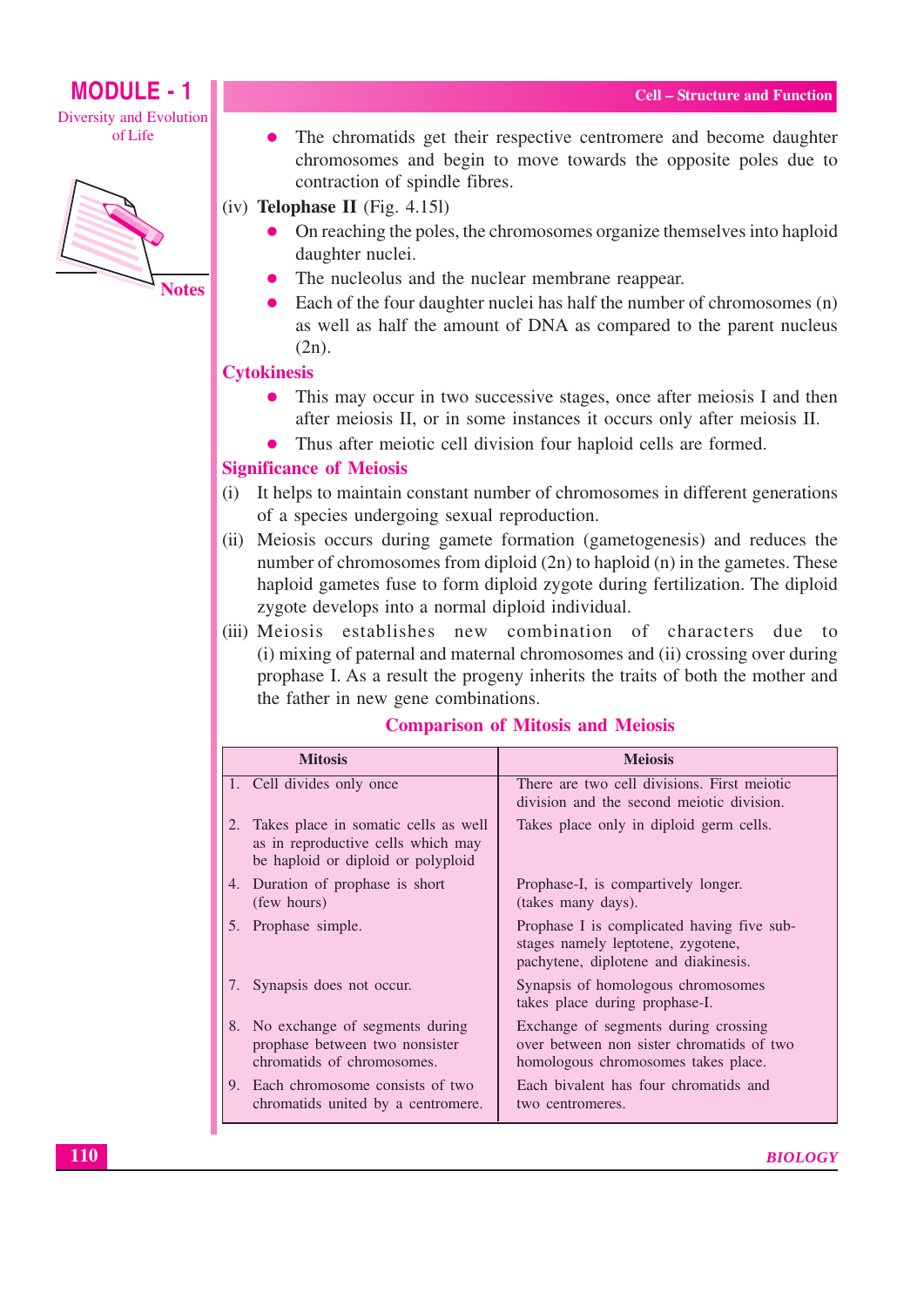|                                                                                                                     |                                                                                                                                                                                                     | ייש |
|---------------------------------------------------------------------------------------------------------------------|-----------------------------------------------------------------------------------------------------------------------------------------------------------------------------------------------------|-----|
| 10. Chromosomes are duplicated at the<br>beginning of prophase.                                                     | In prophase I, chromosomes appear single<br>although DNA replication has taken place<br>in interphase I.                                                                                            |     |
| 11. In metaphase all the centromeres<br>line up in the same plane.                                                  | In metaphase I, the centromeres are lined up<br>in two planes which are parallel to one<br>another.                                                                                                 |     |
| 12. The metaphasic plate is made up<br>of duplicated chromosome.                                                    | The metaphasic plate is made up of paired<br>chromosomes.                                                                                                                                           | N   |
| 13. Centromere division takes place<br>during anaphase.<br>14. Spindle fibres disappear<br>completely in telophase. | No centromere divisions during Anaphase I,<br>centromeres divide only during Anaphase II.<br>Spindle fibres do not disappear completely<br>during telophase I.                                      |     |
| 15. Reappearance of nucleoli at<br>telophase.                                                                       | Nucleoli do not appear in telophase I.                                                                                                                                                              |     |
| 16. The chromosome number does not<br>change at the end of mitosis.                                                 | There is reduction in the chromosome<br>number from diploid to haploid.                                                                                                                             |     |
| 17. The genetic constitution of chromo-<br>somes daughter cells is absolutely<br>identical to that of parent cells. | The genetic constitution of chromosomes in<br>daughter cells is different as compared to the parent<br>cells. The daughter cell chromosomes<br>contain a mixture of maternal and paternal<br>genes. |     |
| 18. Mitosis is of shorter duration.                                                                                 | Meiosis is of longer duration.                                                                                                                                                                      |     |
| 19. It is the basis of growth and repair<br>and reproduction in vegetatively or<br>asexually reproducing organisms. | It is basis of maintaining same chromosome<br>number in different generations of a species<br>reproducting sexually as well as for providing<br>genetic variation in the progeny.                   |     |

#### What is a karyotype

Chromosomes can be seen distinctly only at metaphase. They are then photographed, cut and arranged in pairs according to size. Such an arrangement of homologous chromosomes of an individual in descending order according to size, is termed as a karyotype (see human karyotype in lesson 21).



- 1. Name the sub-stage of meiosis-I in which the :
	- (i) Homologous chromosomes pair

 $(ii)$ Tetrads are formed.

(iii) Homologous chromosomes begin to move away from each other.

# **MODULE - 1**

Diversity and Evolution of Life

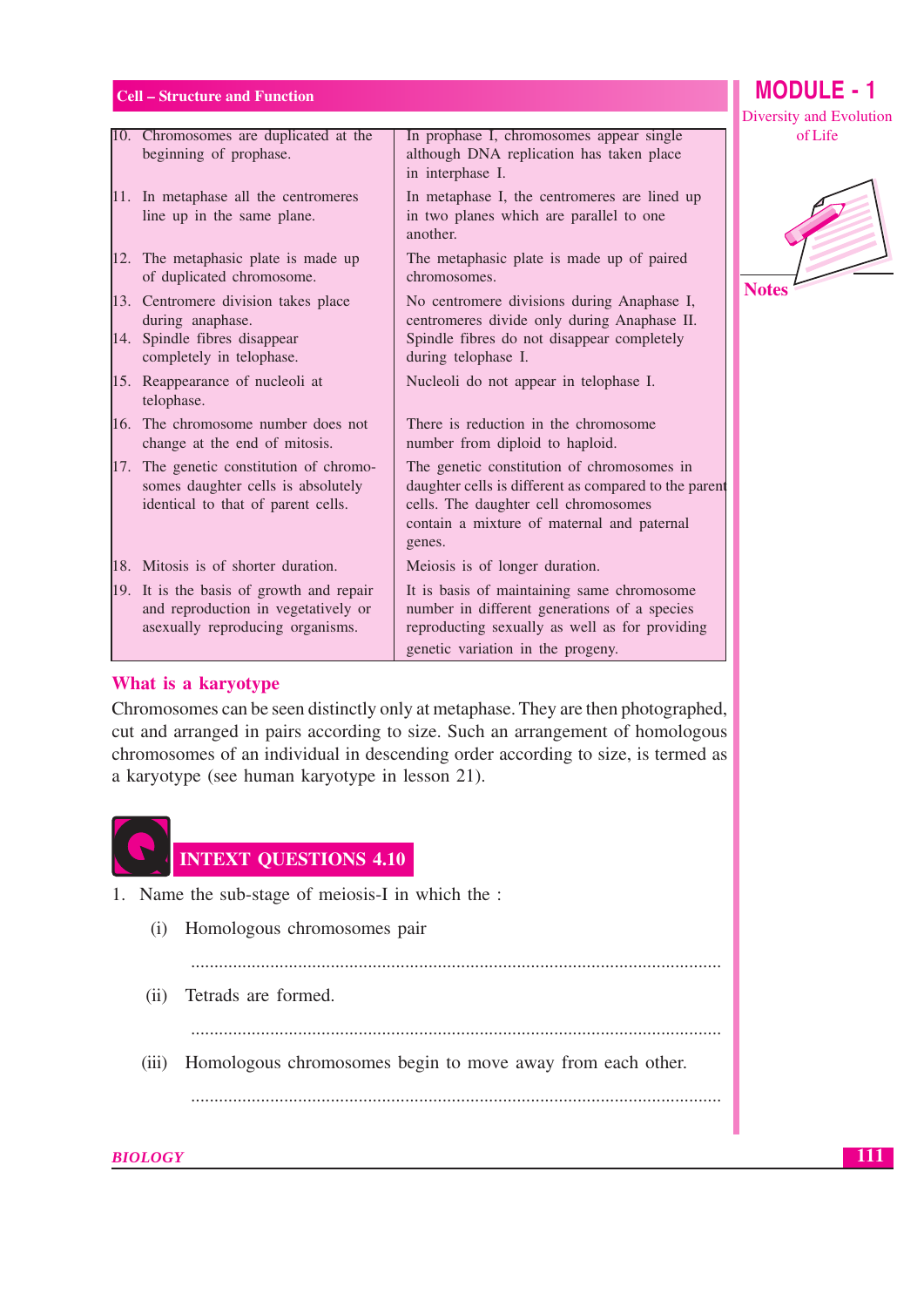

- 2. Sites of meiosis in flowering plants, are:
- 3. Rearrange the following stages of meiosis I in their proper sequence :
	- zygotene, pachytene, leptotene, metaphase-I diakinesis, anaphase-I, telophase-I.

4. Mention two major points in which meiosis I differs from meiosis II

## WHAT YOU HAVE LEARNT

- A living cell is a self-sufficient unit of the body of a living plant or animal.
- Important cell organelles are mitochondria, Golgi complex, ER, ribosomes, peroxisomes, chloroplast, glyoxisomes, nucleus.
- With the exception of centrioles, ribosomes and nucleolus, all other organelles are membrane-bound.
- Although a cell fails to live, grow and reproduce in the absence of a nucleus. nucleus all by itself without cytoplasm is also ineffective.
- Some organielles like mitochondria and chloroplast have the capacity to duplicate themselves to some extent without the help of the nucleus i.e. they are termed semi-autonomous.
- The living cells divide by mitotic cell division to produce new cells.
- Growth in body occurs due to increase in the number of cells.
- The continuity of the chromosomal set is maintained by cell division.
- The life cycle of a cell includes interphase  $(G_1, S \& G_2)$  and M-phase (mitosis or meiosis)
- Mitotic cell division occurs in somatic cells or reproductive cells that results in the formation of identical cells, both qualitatively and quantitively.
- Meiosis occurs in germ cells only *i.e.* test is and ovary. This is a reduction division  $\bullet$ where the chromosome number becomes half.
- The significance of mitosis is growth, and reproduction where the product of reproduction is identical.
- The Significance of meiosis is in sexual reproduction where ova and sperm both have half the number of chromosomes *i.e.* 23 each in human gametes (but normal number of chromosome of human is 46 or 23 pair) and on fertilization the chromosome number becomes normal.
- Meiosis also helps in mixing the paternal and maternal characters.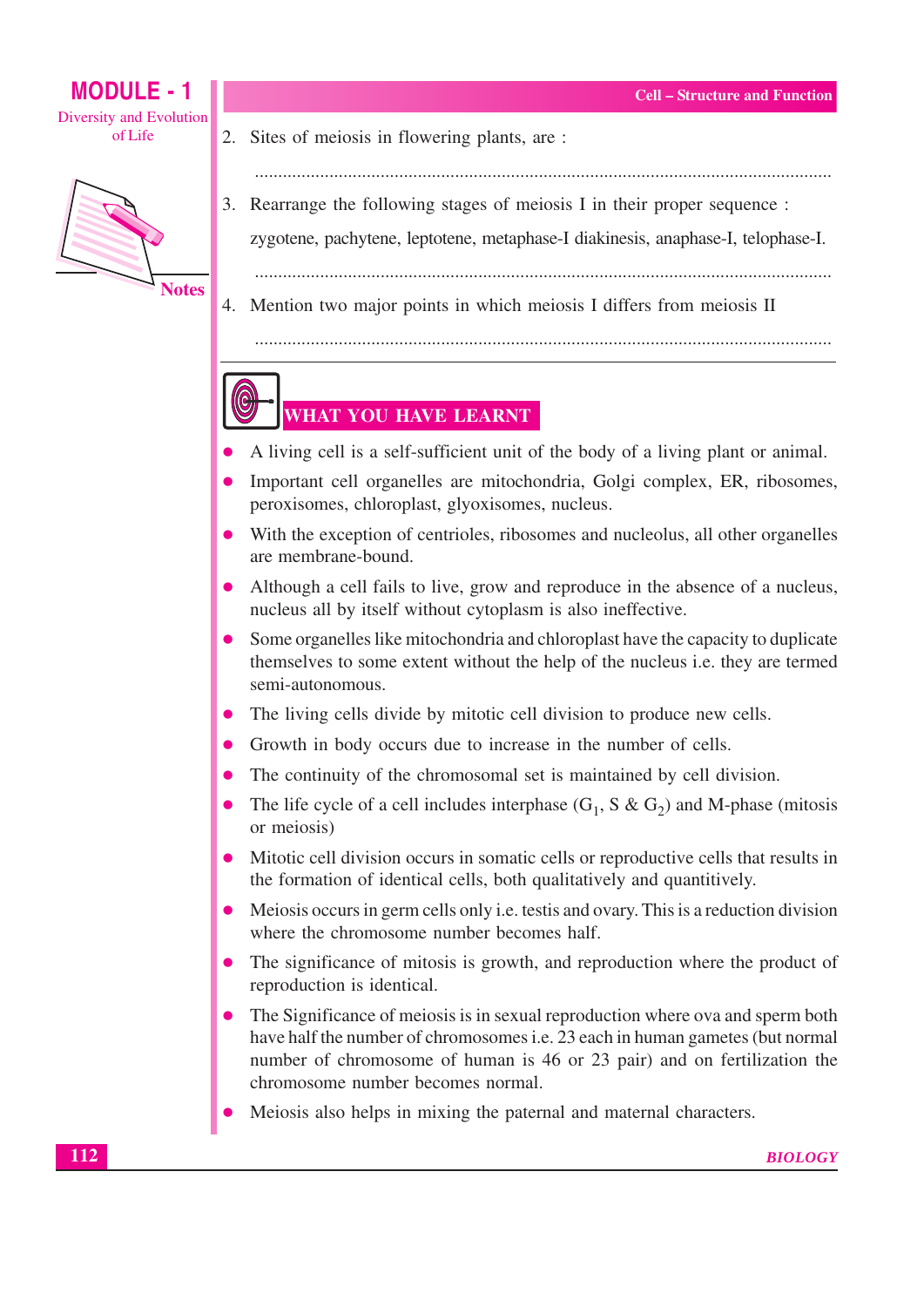

## **TERMINAL EXERCISES**

- 1. Justify the statement that cell wall although a dead material, influences living processes inside the cell.
- 2. Differentiate between cell wall and cell membrane.
- 3. Draw Singer and Nicholson's model of cell membrane.
- 4. Why is cell membrane vital for the cell?
- 5. Draw structure of mitochondria and chloroplast as seen by electron microscope.
- 6. List functions of mitochondria and chloroplast.
- 7. Name the self-duplicating cell organelles? Why are they called so?
- 8. Differentiate between functions of ER, ribosomes and Golgi bodies.
- 9. Most organelles are membrane bound. What is the advantage of such arrangement.
- 10. Differentiate between the structure and function of centriole and cilia/flagella.
- 11. Why are lysosomes known as "suicidal bags"?
- 12. What are the functions of nucleus?
- 13. List the cell organelles. Write in one line each, about their functions and explain the division of labour.
- 14. Give the points of difference between
	- (i) prokaryotic and eukaryotic cell.
	- (ii) plant and animal cell.
- 15. Why is the cell termed the structural and functional unit of living organisms?
- 16. Name the following:
	- (i) The condition in which a cell has the normal paired chromosomes.
	- $(ii)$ The condition in which a cell contains only one member of each pair of chromosomes.
	- (iii) The pairing of maternal and paternal chromosomes during meiosis.
	- $(v)$ The exchange of parts in homologous (maternal and paternal) chromosomes during prophase-I of meiosis.
	- (vi) The point by which a chromosome is attached to the spindle fibre.
	- $(vii)$ The type of cell division that results in growth.
- 17. What are the sites of meiosis in a flowering plant and in a sexually reproducing animal?

**BIOLOGY** 



**MODULE - 1** 

Diversity and Evolution of Life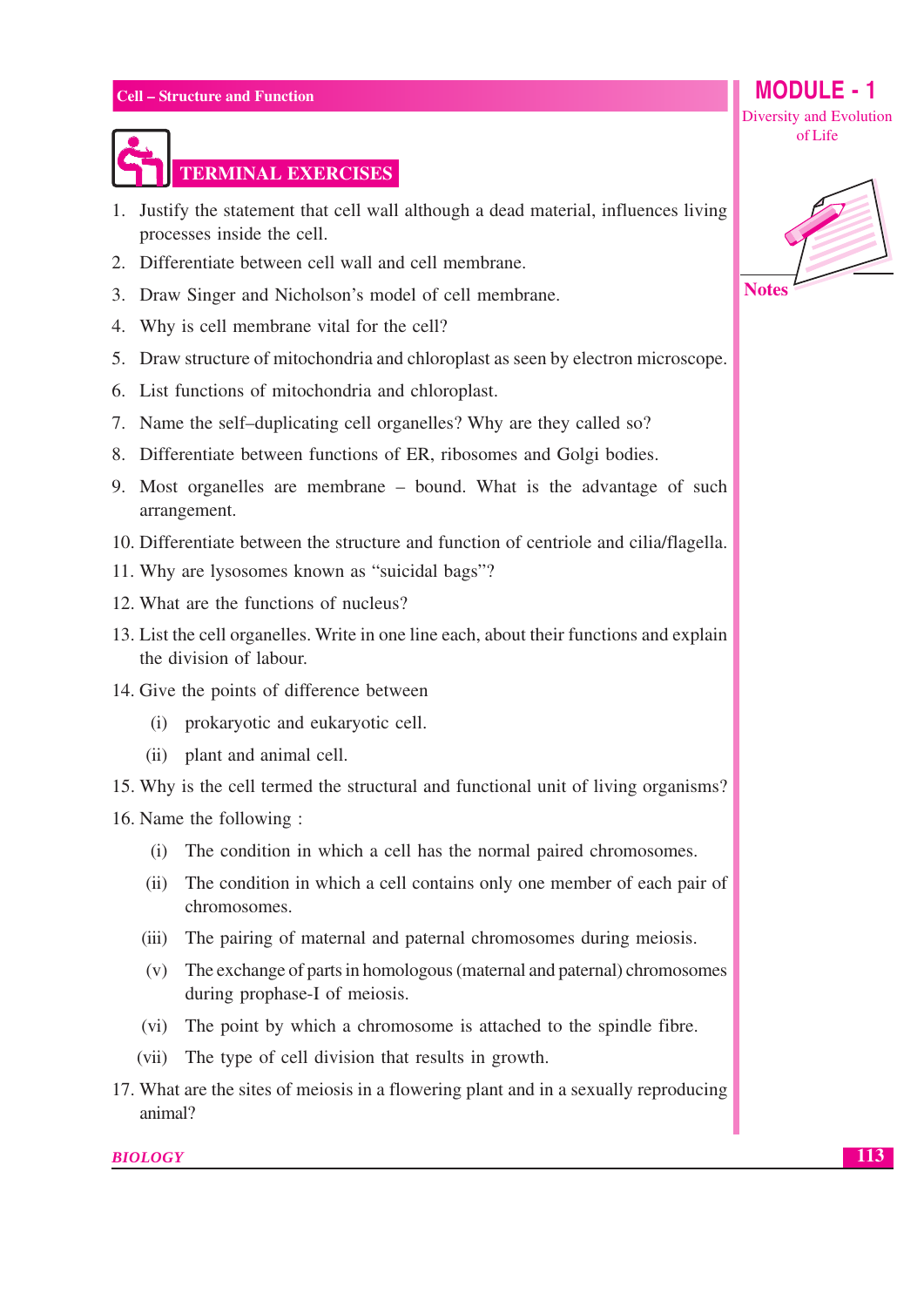

18. List the sub-stages of prophase-I.

- 19. What is the significance of meiosis?
- 20. Draw a schematic diagram of various stages of the life-cycle of a cell.
- 21. Draw labelled diagrams of various stages of mitosis.
- 22. Tabulate the main differences between mitosis and meiosis.
- 23. Why is prophase of meiosis so prolonged and elaborate?
- 24. What is the difference between cytokinesis in animal cell and cytokinesis in plant cell?

## **ANSWERS TO INTEXT QUESTIONS**

- Pre-existing cells  $4.1$  $\overline{1}$ .
	- $2<sup>1</sup>$ Schleiden and Schwann
	- $3.$ Chloroplast/plastid
	- 4. Prokaryote naked nucleus, no membrane bound cell organelles

Eukaryote - distinct nucleus with a cell membrane, membrane bound cell organelles present

1. Diffusion: Movement of molecules from region of their higher concentration  $4.2$ to region of their lower concentration.

> Osmosis: Movement of water molecules across a semipermeable membrane from region of their higher concentration to the region of their lower concentration.

- 2. Movement of molecules against concentration gradient that is region of lower to higher concentration by expending energy.
- 3. Intake of solid particles (phagocytosis) Intake of fluid droplets (pinocytosis)
- 4. (i)  $-d$  $(ii) - a$  $(iii) - e$  $(iv)$ - b  $(v) - c$
- 5. (i) Protection/shape

(ii) Provide communication between cells through plasmodesmata

- 4.3 1. Membrane bound bodies in the cytoplasm
	- $2$  ATP
	- 3. Grana
	- 4. Thylakoids
	- 5. Because energy as ATP is generated and stored in mitochondria
	- 6. Mitochondria

**BIOLOGY**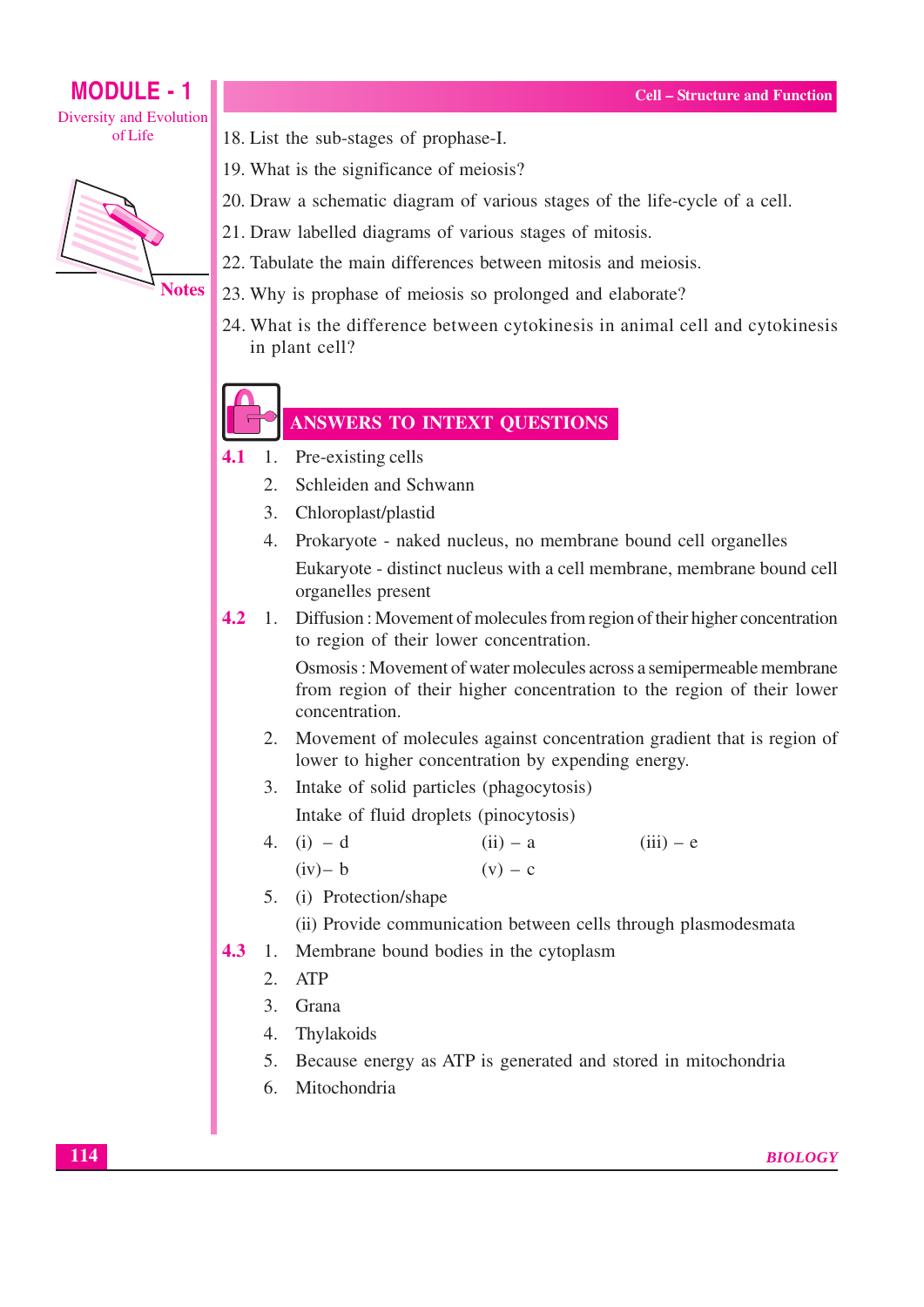- 7. (i) both are semiautonomous (ii) both contain DNA or both contain ribosomes
- 8. Chromoplasts
- 9. Chloroplast
- 10. They have their own DNA for production of more copies of themselves by self duplication but cannot lead independent life, outside the cell/ cytoplasm.
- **4.4** 1. (a) Golgi body (b) ER, (c) amyloplasts (d) ER, (e) ribosomes
	- 2. refer text
	- 3. (i) internal framework, (ii) transport of cellular substances
	- 4. cytoplasm, ER, Nucleolus; chloroplasts, mitochondria
	- $5.$  ER
- 4.5 1. Because the lysosome can devour organelles of the same cell
	- 2. They help in cleaning up the cell by digesting useless matter
	- 3. Fat metabolism
- $4.6$ 1. Nucleus controls all the functions of the cell as it has the hereditary information
	- 2. (a) Chromosomes are present as a network when not dividing, that is, at early interphase or Go-stage (Differentiation stage during development)
		- (b) Bearers of hereditary information as genes on them
	- 3. Site of RNA synthesis
- $1.$  (i) It is a universal solvent and most chemical reactions of the cell occur 4.7 in aqueous medium
	- (ii) It is a constituent of protoplasm
	- 2. glucose
	- 3. -NHCO-, between amino acids in a polypeptide, found in proteins
	- 4. ATP
	- 5. building blocks of nucleic acids, each containing a pentose sugar, nitrogenous base and phosphate
- 1. (i) Interphase stage between two successive cell divisions; 4.8
	- (ii) Synthetic phase DNA is synthesised;
	- (iii) Dividing phase Mitosis in somatic cells or meiosis in the germ cells takes place.



**MODULE - 1** 

Diversity and Evolution of Life